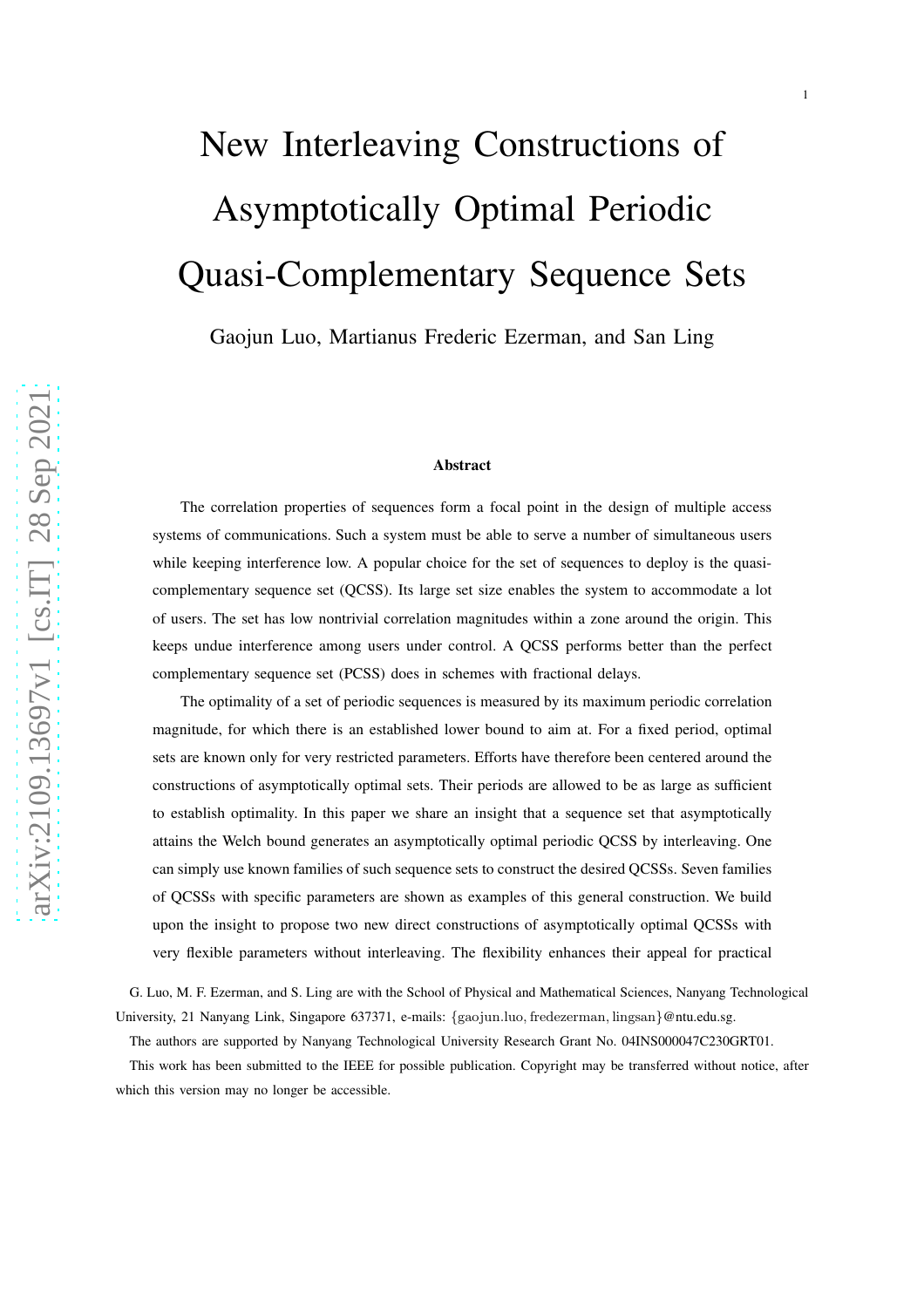implementation. The mathematical tools come from the theory of groups in the form of additive and multiplicative characters of finite fields.

#### Index Terms

Quasi-complementary sequence set (QCSS), asymptotically optimal, periodic correlation, polyphase sequence set, multi-carrier code-division multiple-access (MC-CDMA)

## I. INTRODUCTION

Numerous contemporary communications systems support multiple users sharing the same frequency band simultaneously by multiplexing. To prevent undue interference among users, such a multiple access system employs a special coding scheme. The chosen scheme typically consists of a set of sequences with desirable properties that enhance both efficiency and reliability. Two important measures form the overall correlation property of the set. The first is the auto-correlation which measures how each sequence correlates to its time-shifted self. The second is the cross-correlation which examines how each sequence correlates to any other sequence within the set.

A ubiquitous multiple access system is the multi-carrier code-division multiple-access (MC-CDMA). It spreads signals over parallel (sub)carriers by assigning to every user a two-dimensional matrix. It transfers the user's data symbol by transmitting all of the row sequences simultaneously over the carriers  $[4-6]$ . The rows of the matrix associated to a user can be seen as sequences. This way, the matrix is a set of sequences. A natural question is how to design a good set of sequences. There are, in fact, many choices already available in the literature.

One such choice is the perfect complementary sequence set (PCSS). This is a collection of two-dimensional matrices in which nontrivial auto-correlations and cross-correlations of the row sequences sum to zero for any nonzero time-shift. A PCSS, however, has a significant drawback. Its set size, which is the number of users that the system can serve, cannot exceed the number of row sequences in the two-dimensional matrices. If a large number of users need to be supported, then PCSSs become less efficacious to be deployed in an MC-CDMA. To support more users than a PCSS can, two generalizations have been proposed.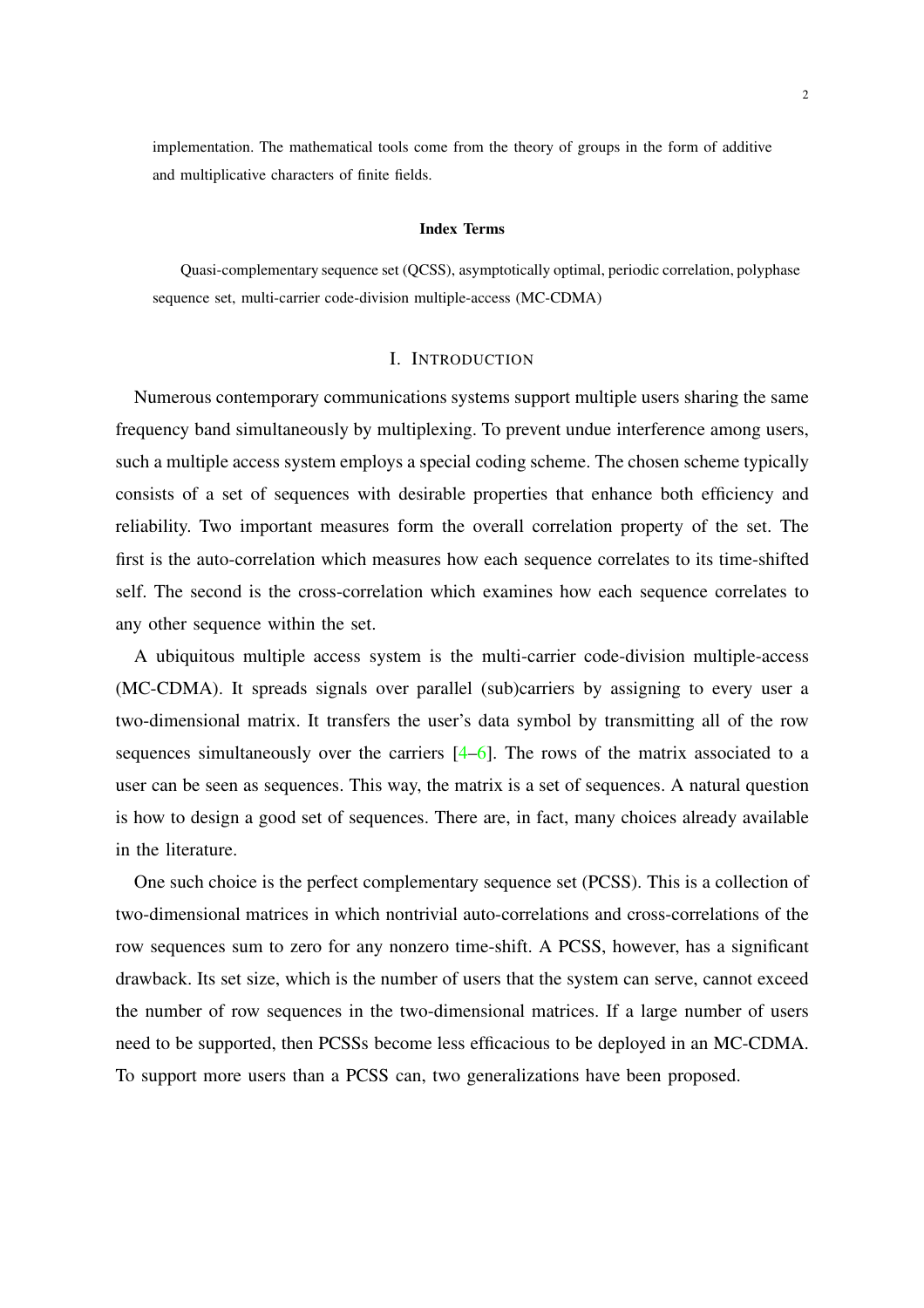The first one is referred to as a *low-correlation zone complementary sequence set* (LCZ-CSS). Like a PCSS, an LCZ-CSS also consists of two-dimensional matrices. Unlike the PCSS, it possesses low nontrivial correlation magnitudes *within a zone around the origin* [\[9](#page-21-0), [24](#page-22-0), [27](#page-22-1)]. If the correlation magnitudes are all equal to zero within the zone, then the set is called a *zero correlation zone complementary sequence set* (ZCZ-CSS).

Liu, Parampalli, Guan, and Boztas in [\[21\]](#page-22-2), followed by Liu, Guan, and Mow in [\[22\]](#page-22-3), introduced and studied the properties of the second extension of PCSS, which is called a *quasi-complementary sequence set* (QCSS). A QCSS contains two-dimensional matrices such that the maximum nontrivial correlation sum is small but nonzero for any nonzero time-shift. The large set sizes and low interference performance of QCSSs, established in [\[22](#page-22-3), [23\]](#page-22-4), make them desirable, attracting scholars to carry out extensive studies on their properties. Some transmission schemes have delays of non-integral multiple of half chip duration [\[25\]](#page-22-5). In such a "fractional-delay" scheme, QCSSs typically perform better than PCSSs do [\[33](#page-23-0)].

#### *A. Periodic QCSSs and polyphase sequence sets*

Given an  $M \in \mathbb{N}$ , let  $[M] := \{0, 1, \dots, M - 1\}$ . For each  $i \in [M]$ , we use  $\mathcal{C}^i$  to denote the  $K \times N$  matrix

$$
\mathcal{C}^{i} = \begin{pmatrix} \mathbf{c}_{0}^{i} \\ \mathbf{c}_{1}^{i} \\ \vdots \\ \mathbf{c}_{K-1}^{i} \end{pmatrix} = \begin{pmatrix} c_{0}^{i}(0) & c_{0}^{i}(1) & \cdots & c_{0}^{i}(N-1) \\ c_{1}^{i}(0) & c_{1}^{i}(1) & \cdots & c_{1}^{i}(N-1) \\ \vdots & \vdots & \ddots & \vdots \\ c_{K-1}^{i}(0) & c_{K-1}^{i}(1) & \cdots & c_{K-1}^{i}(N-1) \end{pmatrix},
$$

with the  $k^{\text{th}}$  constituent sequence of period N, for each  $k \in [K]$ , being written as

$$
\mathbf{c}_k^i := (c_k^i(0), c_k^i(1), \dots, c_k^i(N-1))
$$

Let  $a^*$  denote the complex conjugate of a. Each entry of  $\mathcal{C}^i$  is a complex number of modulus 1 taken from a set A. The *periodic correlation function* (PCF) between  $\mathcal{C}^i$  and  $\mathcal{C}^j$  is defined by

$$
R_{\mathcal{C}^i,\mathcal{C}^j}(\tau) := \sum_{k=0}^{K-1} \sum_{t=0}^{N-1} c_k^i(t) c_k^{j*}(t+\tau), \text{ for each } \tau \in [N], \tag{1}
$$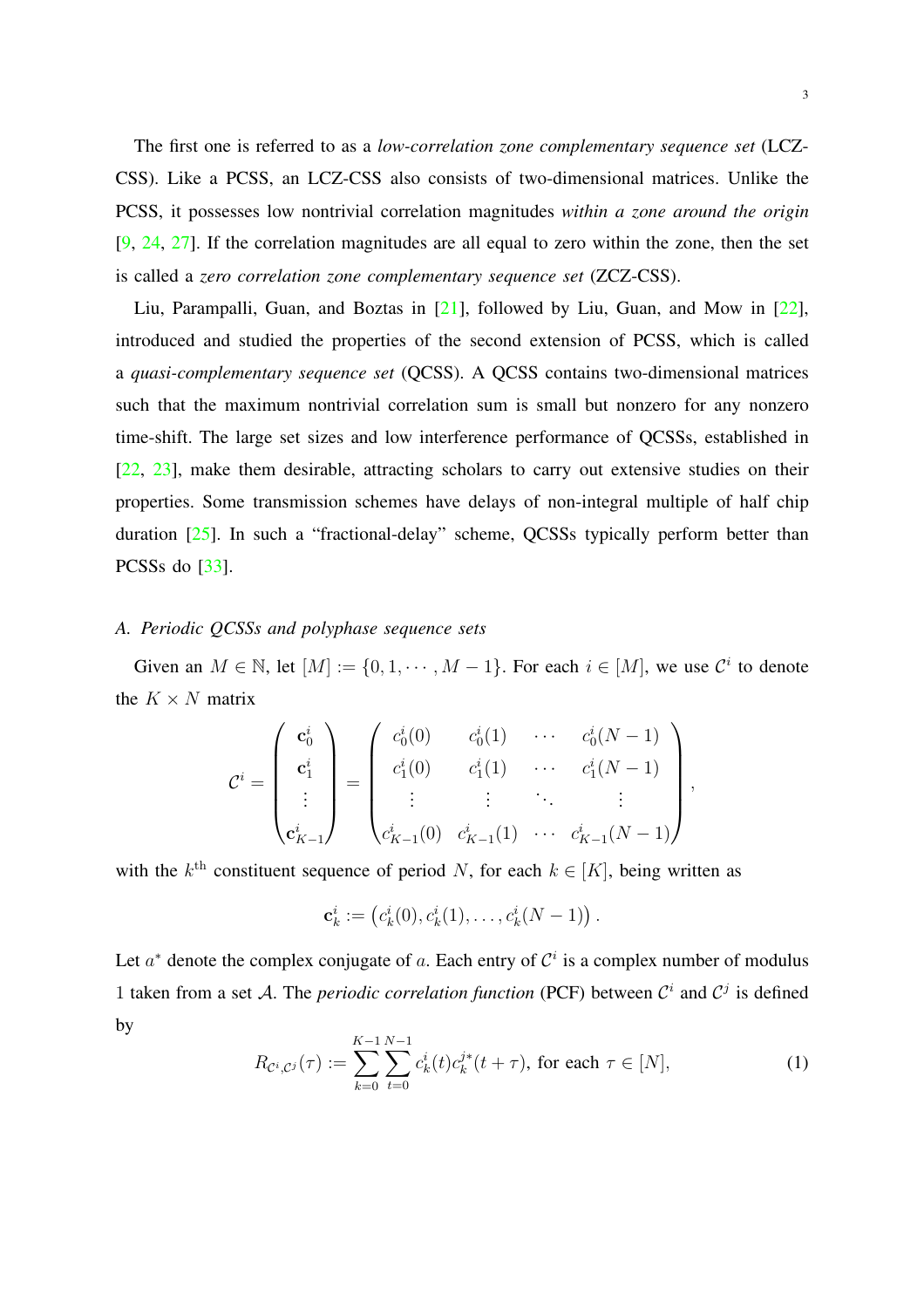with the addition  $(t + \tau)$  in the argument done modulo N. Let  $\mathfrak{C} := \{ \mathcal{C}^0, \mathcal{C}^1, \dots, \mathcal{C}^{M-1} \}.$ The *maximum periodic correlation magnitude*, also called the *periodic tolerance* of C, is

$$
\vartheta_{\max} := \max_{i,j \in [M]} \left\{ \left| R_{\mathcal{C}^i,\mathcal{C}^j}(\tau) \right| \text{ with } \tau \in [N] \text{ when } i \neq j \text{ and } \tau \in [N] \setminus \{0\} \text{ when } i = j \right\}. \tag{2}
$$

As a generalization of the Welch bound in [\[39](#page-23-1), Corollary (Periodic)], Liu *et al*. in [\[21\]](#page-22-2) proved the following lower bound

<span id="page-3-0"></span>
$$
\vartheta_{\text{max}} \ge \vartheta_{\text{opt}} = KN\sqrt{\frac{\frac{M}{K} - 1}{MN - 1}}.
$$
\n(3)

The bound reduces to the Welch bound when  $K = 1$ . The set  $\mathfrak C$  is called a *periodic sequence set* or a *signal set* with parameters  $(N, M, \vartheta_{\text{max}})$  if  $K = 1$ . If  $M > K > 1$ , then the set  $\mathfrak C$  is a *periodic QCSS* over the alphabet A with *set size*  $|\mathfrak C| = M$ , *flock size* K, sequence *length* N, and *maximum periodic correlation magnitude*  $\vartheta_{\text{max}}$ . We call such a set  $\mathfrak C$  an  $(M, K, N, \vartheta_{\max})$ -QCSS. Each element of a periodic QCSS is called a *periodic complementary sequence*.

The maximum possible amount of multipath interference and multiuser interference is determined by  $\vartheta_{\text{max}}$ . In practice, given K and N, it is desirable to construct an  $(M, K, N, \vartheta_{\text{max}})$ -QCSS with M as large as possible and  $\vartheta_{\text{max}}$  as small as it can be. A QCSS is *optimal* if its  $\vartheta_{\text{max}}$  achieves the bound in [\(3\)](#page-3-0). If this takes place only for sufficiently large N, then the periodic QCSS is said to be *asymptotically optimal*.

#### *B. Known results*

We briefly outline existing main approaches. Thus far, optimal periodic QCSSs exist only for very restrictive parameters. Constructing any infinite family of optimal periodic QCSSs still stands as the major challenge. Despite our best effort as a community, the problem remains open. Most researchers have turned their focus into constructing asymptotically optimal periodic QCSSs.

Liu *et al*. proposed a framework to build periodic QCSSs in [\[21\]](#page-22-2). Based on the framework, a family of asymptotically optimal periodic QCSSs was designed from Singer difference sets. Along this line, Li, Yan, and Lv in [\[17\]](#page-21-1) constructed a family of periodic QCSSs by using almost difference sets, instead of Singer's. In [\[18](#page-21-2)], Li, Liu, and Xu reported a new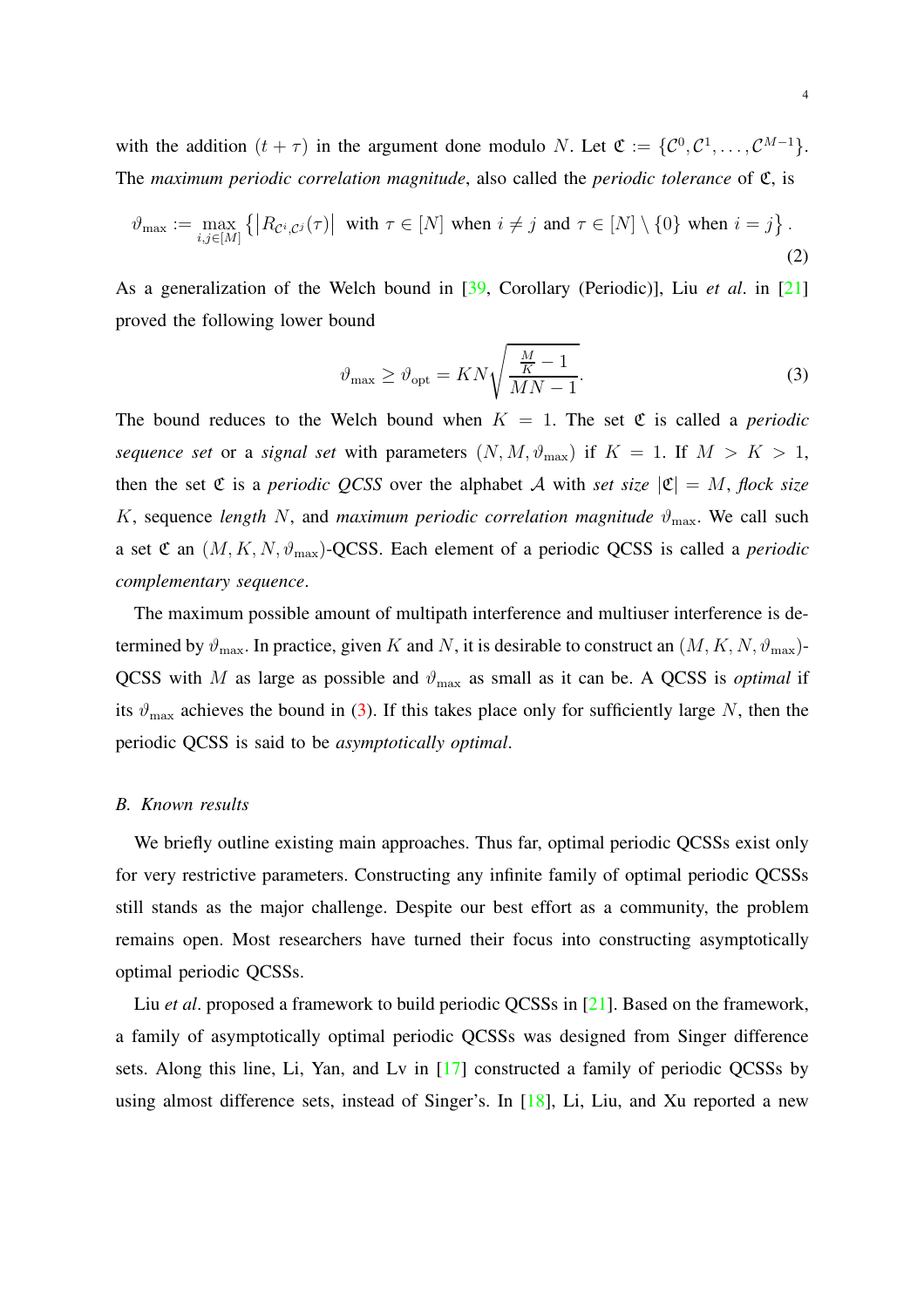method to construct periodic QCSSs that generalizes the approach used in [\[21](#page-22-2)]. In two consecutive papers  $[19, 20]$  $[19, 20]$ , the three authors of  $[18]$  together with L. Tian, used characters over finite fields as powerful construction tools to build several families of asymptotically optimal QCSSs. The first paper relies on multiplicative characters whereas the second combines additive and multiplicative characters. The deployment of additive characters and multiplicative characters requires the constructions to be done over finite fields with large alphabet sizes. Very recently, Luo, Cao, Shi, and Helleseth in [\[29](#page-22-6)] overcame this shortcoming. They proposed asymptotically optimal QCSSs with small alphabet sizes using additive characters.

## *C. Our contributions and techniques*

The main contribution of this paper comes in the form of several constructions of asymptotically optimal periodic QCSSs with flexible parameters. The results and techniques can be summarized as follows.

- 1) The interleaving technique, introduced by Gong in [\[11](#page-21-5)], is instrumental in designing sequences with good correlation properties. Examples of sequences designed by this technique can be found in  $[8, 13, 41]$  $[8, 13, 41]$  $[8, 13, 41]$  $[8, 13, 41]$  $[8, 13, 41]$  $[8, 13, 41]$ . In this paper, we use interleaving to devise a general construction of QCSSs. To be more precise, we generate an  $(M, K, N, \vartheta_{\text{max}})$ -QCSS with  $KN = n$  and  $\vartheta_{\text{max}} \leq \theta_{\text{max}}$  for any periodic sequence set with parameters  $(n, M, \theta_{\text{max}})$  by the general framework. We further demonstrate that such a QCSS is asymptotically optimal with respect to the bound in  $(3)$ , if the corresponding sequence set asymptotically meets the Welch bound.
- 2) We derive seven infinite families of asymptotically optimal QCSSs. They are listed as Entries 10 to 16 in Table [I.](#page-6-0) The table makes it clear that these new QCSSs outperform previously known QCSSs in terms of the alphabet size and on the flexible choices of the flock size and length.
- 3) Inspired by the general construction of QCSSs from interleaving, we offer two more constructions of asymptotically optimal QCSSs. These direct constructions are listed as Entries 17 and 18 in Table [I.](#page-6-0) The resulting two families of QCSSs have very flexible parameters. These are, respectively,  $((\mu-1)N, N, N, N)$  and  $((\mu-1)N, N-1, N, N)$ ,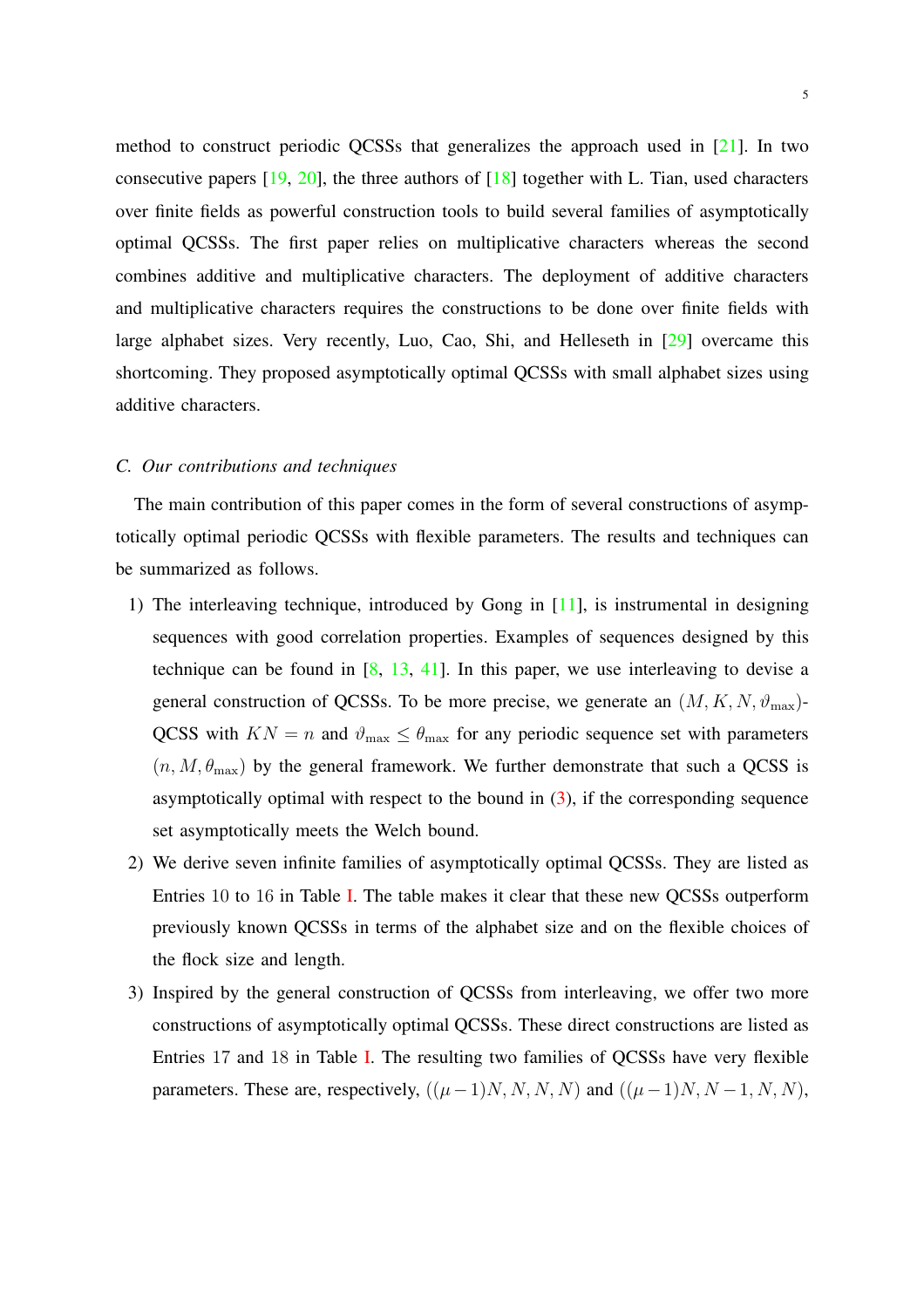where  $1 \lt N \in \mathbb{N}$  is odd and  $\mu$  is the smallest prime factor of N. For a fixed length, the alphabet sizes of these QCSSs are smaller than those in  $[20, 21]$  $[20, 21]$  $[20, 21]$  $[20, 21]$ . As the requirements of suitable MC-CDMA systems vary across deployment scenarios, flexibility in the choices of feasible parameters greatly enhances the appeal of our new QCSSs.

After this introduction, Section  $\Pi$  reviews basic definitions and results about characters and character sums over finite fields. We propose a general construction of QCSSs in Section [III.](#page-7-0) Seven classes of asymptotically optimal periodic QCSSs are produced based on the proposed construction. Section [IV](#page-14-0) discusses our construction of two classes of asymptotically optimal periodic QCSSs with flexible parameters. Concluding remarks bring the paper to a close in Section [V.](#page-19-0) All computations are done in MAGMA V2.26-4 [\[2\]](#page-20-3).

#### II. PRELIMINARIES

<span id="page-5-0"></span>Let  $q = p^n$  be a prime power and let  $\mathbb{F}_q$  stand for the finite field with q elements. The trace mapping from  $\mathbb{F}_q$  to  $\mathbb{F}_p$  is given by

$$
\mathrm{Tr}_{q/p}(x) = x + x^p + \cdots + x^{p^{n-1}} \text{ for any } x \in \mathbb{F}_q.
$$

For each  $a \in \mathbb{F}_q$ , an *additive character* of  $\mathbb{F}_q$  is defined by

$$
\chi_a(x) = \xi_p^{\text{Tr}_{q/p}(ax)}, \text{ with } \xi_p := e^{2\pi\sqrt{-1}/p}.
$$
\n(4)

The additive character  $\chi_0(x)$  is the *trivial* one. The *conjugate*  $\chi_a(x)^*$  of an additive character  $\chi_a(x)$  of  $\mathbb{F}_q$  is  $\chi_a(-x)$ . The additive characters of  $\mathbb{F}_q$  form a group  $\widehat{\mathbb{F}_q}$  under multiplication, which is defined by

$$
\chi_a(x)\,\chi_b(x)=\chi_{a+b}(x)\,\,\text{for any}\,\,x\in\mathbb{F}_q.
$$

The groups  $\widehat{\mathbb{F}_q}$  and  $(\mathbb{F}_q, +)$  are isomorphic. The respective orthogonal relations of  $(\mathbb{F}_q, +)$ and  $\widehat{\mathbb{F}_q}$  are

<span id="page-5-2"></span>
$$
\sum_{g \in \mathbb{F}_q} \chi_a(g) = \begin{cases} 0, & \text{if } a \neq 0 \\ q, & \text{if } a = 0 \end{cases} \text{ and } \sum_{a \in \mathbb{F}_q} \chi_a(g) = \begin{cases} 0, & \text{if } g \neq 0 \\ q, & \text{if } g = 0 \end{cases} \tag{5}
$$

Let  $\mathbb{F}_q^*$  be the multiplicative group of  $\mathbb{F}_q$ . It is a cyclic group of order  $q-1$ . A generator of  $\mathbb{F}_q^*$  is called a *primitive element* of  $\mathbb{F}_q$ . Let  $\alpha$  be a primitive element of  $\mathbb{F}_q$ . For each  $i \in [q-2]$ , a *multiplicative character*  $\varphi_i$  of  $\mathbb{F}_q$  is defined by

<span id="page-5-1"></span>
$$
\varphi_i(\alpha^j) = \xi_{q-1}^{ij}
$$
, with  $j \in [q-2]$  and  $\xi_{q-1} := e^{2\pi\sqrt{-1}/(q-1)}$ . (6)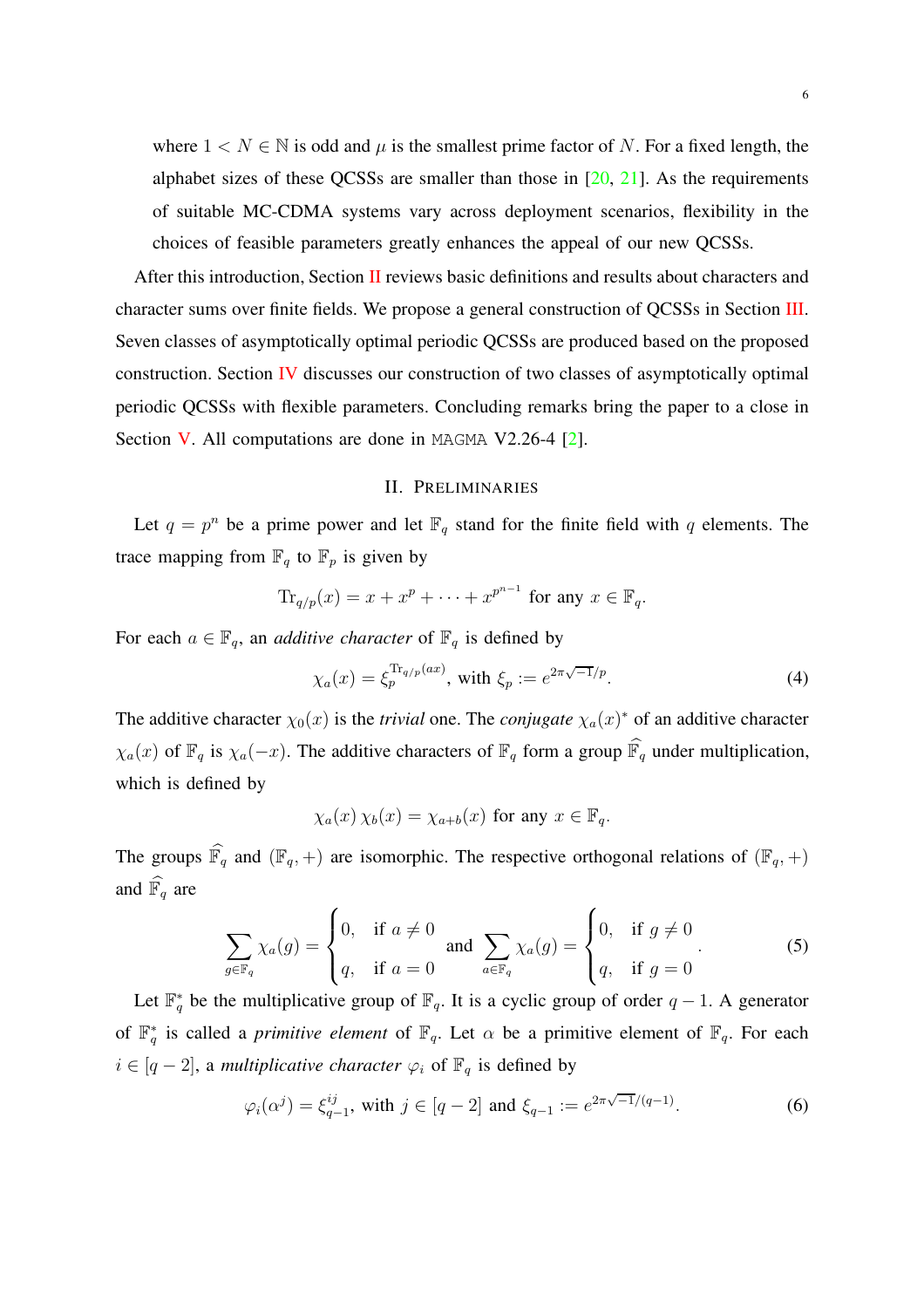<span id="page-6-0"></span>THE PARAMETERS OF ASYMPTOTICALLY OPTIMAL PERIODIC QCSSS WITH  $n>1,$  SET SIZE  $M,$  FLOCK SIZE  $K,$ LENGTH  $N$ , AND ALPHABET SIZE  $|\mathcal{A}|$ .

Table I

| No.              | $\cal M$            | K               | N                | $\theta_{\rm max}$                             | $ \mathcal{A} $<br>Constraints |                                | Reference |
|------------------|---------------------|-----------------|------------------|------------------------------------------------|--------------------------------|--------------------------------|-----------|
| $\mathbf{1}$     | $2^n - 1$           | $2^{n-1} - 1$   | $2^n$            | $(2^n + 2^{n/2})/2$ $2(2^n - 1)$               |                                | n>1                            | $[21]$    |
| $\,2$            | $\boldsymbol{p}$    | $(p-1)/2$       | $\,p\,$          | $\leq (p+\sqrt{p})/2$                          | $\,p\,$                        | $p$ is prime                   | $[18]$    |
| 3                | $p^n-2$             | $(p^{n} - 1)/2$ | $p^n-1$          | $\leq (\ell+3)/2$                              | $p^n-1$                        | $p$ is odd prime;              | $[19]$    |
|                  |                     |                 |                  |                                                |                                | $\ell = p^n + 4\sqrt{p^n}$     |           |
| $\,4$            | $p^{2n} - 2$        | $p^n$           | $p^{2n}-1$       | $p^{n}(p^{2n}+3)$                              | $p^{2n} - 1$                   | $p$ is prime                   |           |
| $\bf 5$          | $p^n-1$             | $(p^{n} - 1)/2$ | $p^n-1$          | $\leq (p^{n} + \sqrt{p^{n}})/2$ $p(p^{n} - 1)$ |                                | $p$ is odd prime               | $[20]$    |
| $\overline{6}$   | $p^n-1$             | $p^{n-1}$       | $p^n-1$          | $\leq p^{n-\frac{1}{2}}$ $p(p^n-1)$            |                                | $p$ is prime                   |           |
| $\overline{7}$   | $p^{2n} - 1$        | $p^n$           | $p^{2n}-1$       | $p^{3n/2}$                                     | $p(p^{2n}-1)$                  | $p$ is prime                   |           |
| $8\,$            | $2^n-1$             | $2^{n-1}-1$     | $2^n - 1$        | $2^{n-1}$                                      | $2(2^n - 1)$                   | n>1                            |           |
| $\boldsymbol{9}$ | $p^n$               | $(p^n \pm s)/2$ | $p^n-1$          | $(p^{n}+s)/2$                                  | $\boldsymbol{p}$               | $p$ is prime                   | $[29]$    |
|                  |                     |                 |                  |                                                |                                | and $s = o(p^n)$               |           |
| $10\,$           | $p^n$               | $\cal K$        | $(p^{n} - 1)/K$  | $\leq p^{\frac{n}{2}}+1$                       | $\overline{p}$                 | $p$ is odd prime               | Thm. 3    |
|                  |                     |                 |                  |                                                |                                | and $K = o(p^n)$               |           |
| 11               | $2^{\frac{n}{2}}+1$ | $\cal K$        |                  | $(2^n - 1)/K$ $\leq 2^{\frac{n}{2}} + 1$       | $\sqrt{2}$                     | $K = o(2^{\frac{n}{2}} + 1)$   |           |
| 12               | $p^{\frac{n}{2}}$   | ${\cal K}$      |                  | $(p^{n}-1)/K$ $\leq p^{\frac{n}{2}}+1$         | $\boldsymbol{p}$               | $p$ is odd prime               |           |
|                  |                     |                 |                  |                                                |                                | and $K = o(p^{\frac{n}{2}})$   |           |
| 13               | $2^n+1$             | K               |                  | $(2^n - 1)/K$ $\leq 2^{\frac{n}{2}} + 1$       | $\overline{4}$                 | $K = o(2^n + 1)$               |           |
| 14               | $2^n$               | $\cal K$        |                  | $(2^{n+1}-2)/K$ $\leq 2^{\frac{n+1}{2}}+2$     | $\overline{4}$                 | $K = o(2^n)$                   |           |
| 15               | $\boldsymbol{p}$    | ${\cal K}$      | $(p^2 - p)/K$    | $\leq p$                                       | $\boldsymbol{p}$               | $p$ is odd prime               |           |
|                  |                     |                 |                  |                                                |                                | and $K = o(p)$                 |           |
| 16               | $\,r\,$             | $\cal K$        | $(p^{n} - 1)/K$  | $\leq p^{\frac{n}{2}}$                         | pr                             | $p$ is prime,                  |           |
|                  |                     |                 |                  |                                                |                                | $r \mid (p^n-1)$               |           |
|                  |                     |                 |                  |                                                |                                | and $K = o(r)$                 |           |
| $17\,$           | $(\mu - 1)N$        | $\cal N$        | $\boldsymbol{N}$ | $\cal N$                                       | $\boldsymbol{N}$               | $1 < N \in \mathbb{N}$ is odd; | Thm. 9    |
|                  |                     |                 |                  |                                                |                                | $\mu$ is the smallest          |           |
|                  |                     |                 |                  |                                                |                                | prime factor of $N$            |           |
| $18\,$           | $(\mu - 1)N$        | ${\cal N}-1$    | $\cal N$         | $\cal N$                                       | $\cal N$                       | $1 < N \in \mathbb{N}$ is odd; | Thm. 11   |
|                  |                     |                 |                  |                                                |                                | $\mu$ is the smallest          |           |
|                  |                     |                 |                  |                                                |                                | prime factor of $N$            |           |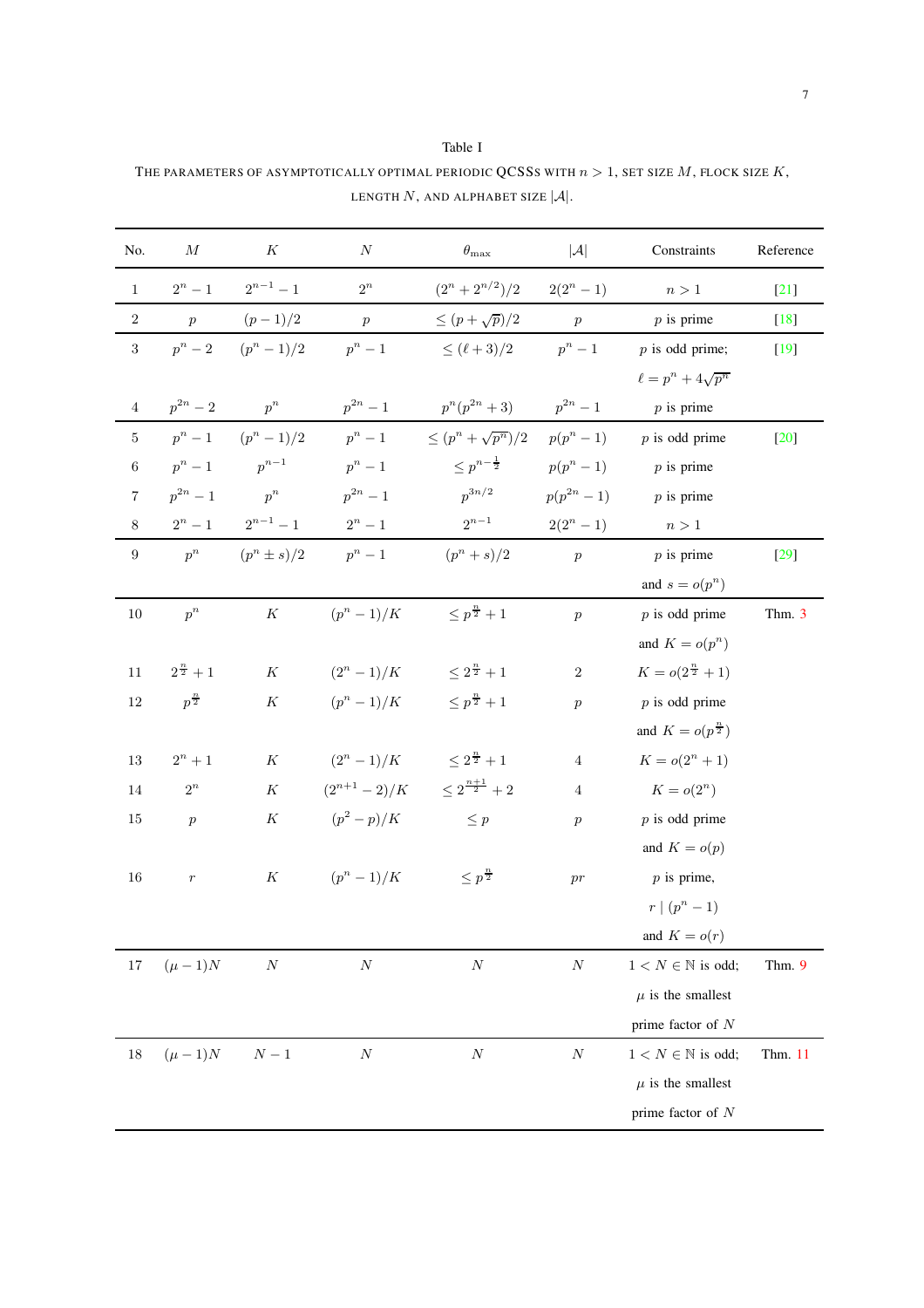Multiplicative characters of  $\mathbb{F}_q$  have similar properties as additive characters of  $\mathbb{F}_q$ . The orthogonal relations of multiplicative characters are given by

<span id="page-7-1"></span>
$$
\sum_{j=0}^{q-2} \varphi_i(\alpha^j) = \begin{cases} 0, & \text{if } i \neq 0 \\ q-1, & \text{if } i = 0 \end{cases} \text{ and } \sum_{i=0}^{q-2} \varphi_i(\alpha^j) = \begin{cases} 0, & \text{if } j \neq 0 \\ q-1, & \text{if } j = 0 \end{cases} \tag{7}
$$

Let  $\chi_a$  be an additive character and let  $\varphi$  be a multiplicative character of  $\mathbb{F}_q$ . Their *Gauss sum* over  $\mathbb{F}_q$  is

$$
G(\varphi, \chi_a) = \sum_{x \in \mathbb{F}_q^*} \varphi(x) \, \chi_a(x). \tag{8}
$$

It is immediate to infer that  $|G(\varphi, \chi_a)| \leq q - 1$ . The following result gives the exact value depending on whether or not either character is trivial.

<span id="page-7-2"></span>**Lemma 1.** [\[28](#page-22-7), Theorem 5.11] *Given an additive character*  $\chi_a$  *and a multiplicative character*  $\varphi$  *of*  $\mathbb{F}_q$ *,* 

$$
G(\varphi, \chi_a) = \begin{cases} q - 1, & \text{if } \varphi = \varphi_0 \text{ and } \chi_a = \chi_0, \\ -1, & \text{if } \varphi = \varphi_0 \text{ and } \chi_a \neq \chi_0, \\ 0, & \text{if } \varphi \neq \varphi_0 \text{ and } \chi_a = \chi_0, \end{cases}
$$

$$
|G(\varphi, \chi_a)| = \sqrt{q}, \text{ if } \varphi \neq \varphi_0 \text{ and } \chi_a \neq \chi_0.
$$

### <span id="page-7-0"></span>III. ASYMPTOTICALLY OPTIMAL PERIODIC QCSSS FROM PERIODIC SEQUENCE SETS

We now propose a general construction of periodic QCSSs from interleaved sequences. The main insight is simple: *A sequence set that asymptotically attains the Welch bound generates an asymptotically optimal periodic QCSS.*

#### *A. A general construction of periodic QCSSs*

The concept of *interleaved sequence* was introduced by Gong in [\[11\]](#page-21-5). Given integers  $u > 1$  and  $v > 1$ , the components of a sequence  $s = (s(0), s(1), \ldots, s(uv-1))$  of period uv can be arranged into the  $u \times v$  matrix

$$
\begin{pmatrix}\ns_i(0) & s_i(1) & \cdots & s_i(v-1) \\
s_i(v) & s_i(v+1) & \cdots & s_i(v+v-1) \\
\vdots & \vdots & \ddots & \vdots \\
s_i((u-1)v) & s_i((u-1)v+1) & \cdots & s_i((u-1)v+v-1)\n\end{pmatrix}.
$$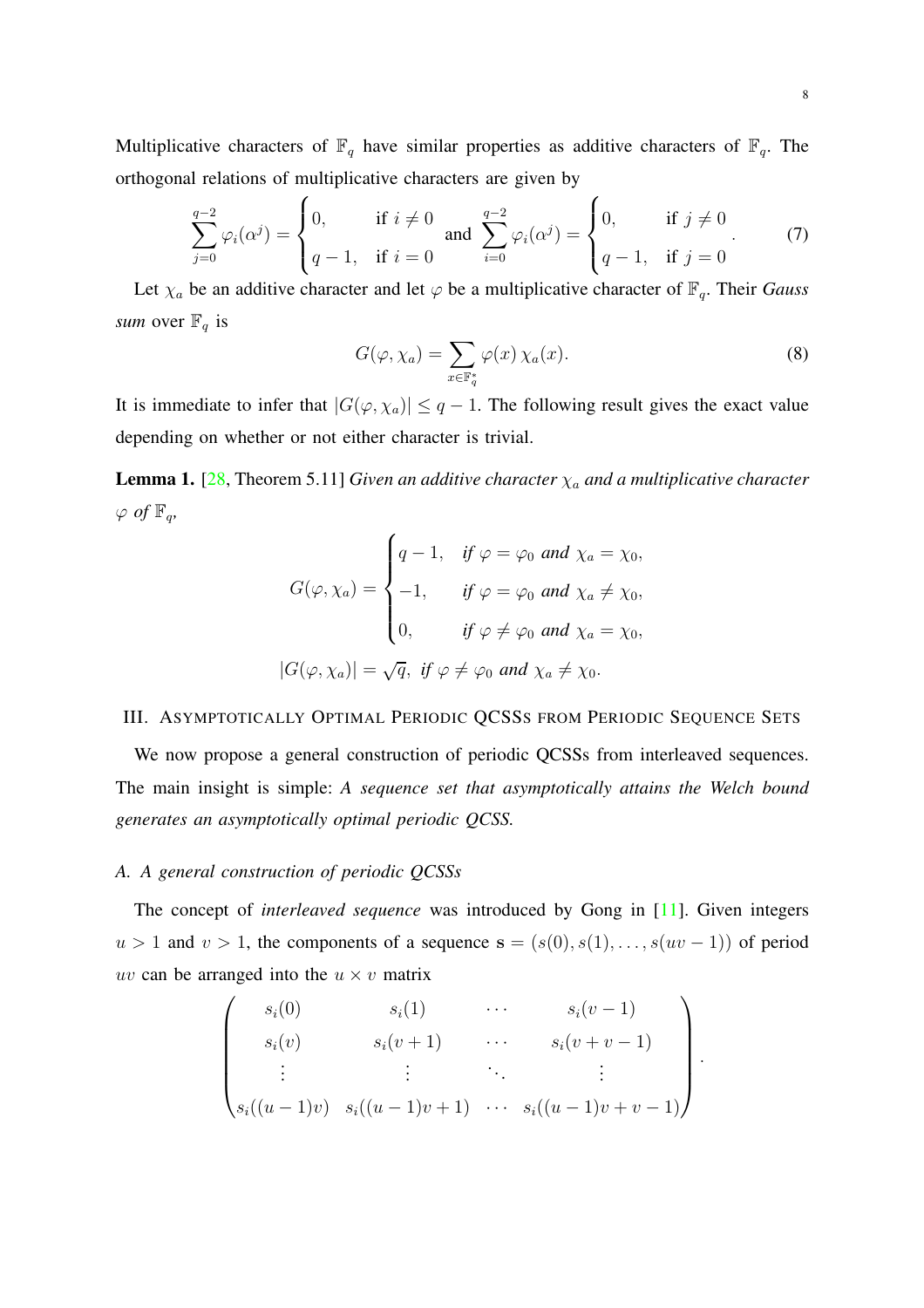If each column of the matrix is either the zero sequence or a phase shift of a sequence with period u, then s is a  $(u, v)$  interleaved sequence.

Based on Gong's interleaving technique, we arrange the components of a sequence of period NK into a  $K \times N$  matrix. Our general construction is given as Construction [1.](#page-8-0)

# <span id="page-8-0"></span>Construction 1 A general construction of periodic QCSSs from periodic sequence sets.

**Step 1.** Choose a periodic sequence set  $S = \{s_i : i \in [M]\}$ , with parameters  $(n, M, \theta_{\text{max}})$ , that satisfies the following properties:

- 1) The period is  $n = NK$  for some integers  $N > 1$  and  $K > 1$ .
- 2) The family size of S is  $M > K$ .

**Step 2.** Rewrite each sequence  $s_i = (s_i(0), \dots, s_i(n-1))$  of S as a  $K \times N$  matrix of the form

$$
\mathcal{C}(\mathbf{s}_i) = \begin{pmatrix} s_i(0) & s_i(0+K) & \cdots & s_i(0+K(N-1)) \\ s_i(1) & s_i(1+K) & \cdots & s_i(1+K(N-1)) \\ \vdots & \vdots & \ddots & \vdots \\ s_i(K-1) & s_i(K-1+K) & \cdots & s_i(K-1+K(N-1)) \end{pmatrix}
$$

Step 3. Generate the set  $C(S) := \{C(s_0), \ldots, C(s_{M-1})\}.$ 

Our next task is to determine the parameters of the output  $C(S)$  of Construction [1.](#page-8-0)

<span id="page-8-1"></span>**Theorem 2.** The output set  $C(S)$  of Construction [1](#page-8-0) is a periodic  $(M, K, N, \vartheta_{\text{max}})$ *-QCSS with*  $\vartheta_{\text{max}} \leq \theta_{\text{max}}$ *.* 

*Proof:* The steps in Construction [1](#page-8-0) ensure that  $C(S)$  is periodic, with length N, flock size  $K$ , and family size  $M$ . What remains is to bound its maximum periodic correlation magnitude. Let  $\tau \in [N]$ . For any two complementary sequences  $\mathcal{C}(\mathbf{s}_i)$  and  $\mathcal{C}(\mathbf{s}_j)$  of  $\mathcal{C}(\mathcal{S})$ , we have

$$
R_{\mathcal{C}(\mathbf{s}_i),\mathcal{C}(\mathbf{s}_j)}(\tau) = \sum_{k=0}^{K-1} \sum_{t=0}^{N-1} s_i(k+Kt)s_j^*(k+K(t+\tau)) = \sum_{x=0}^{n-1} s_i(x)s_j^*(x+K\tau) = R_{\mathbf{s}_i,\mathbf{s}_j}(K\tau).
$$
\n(9)

.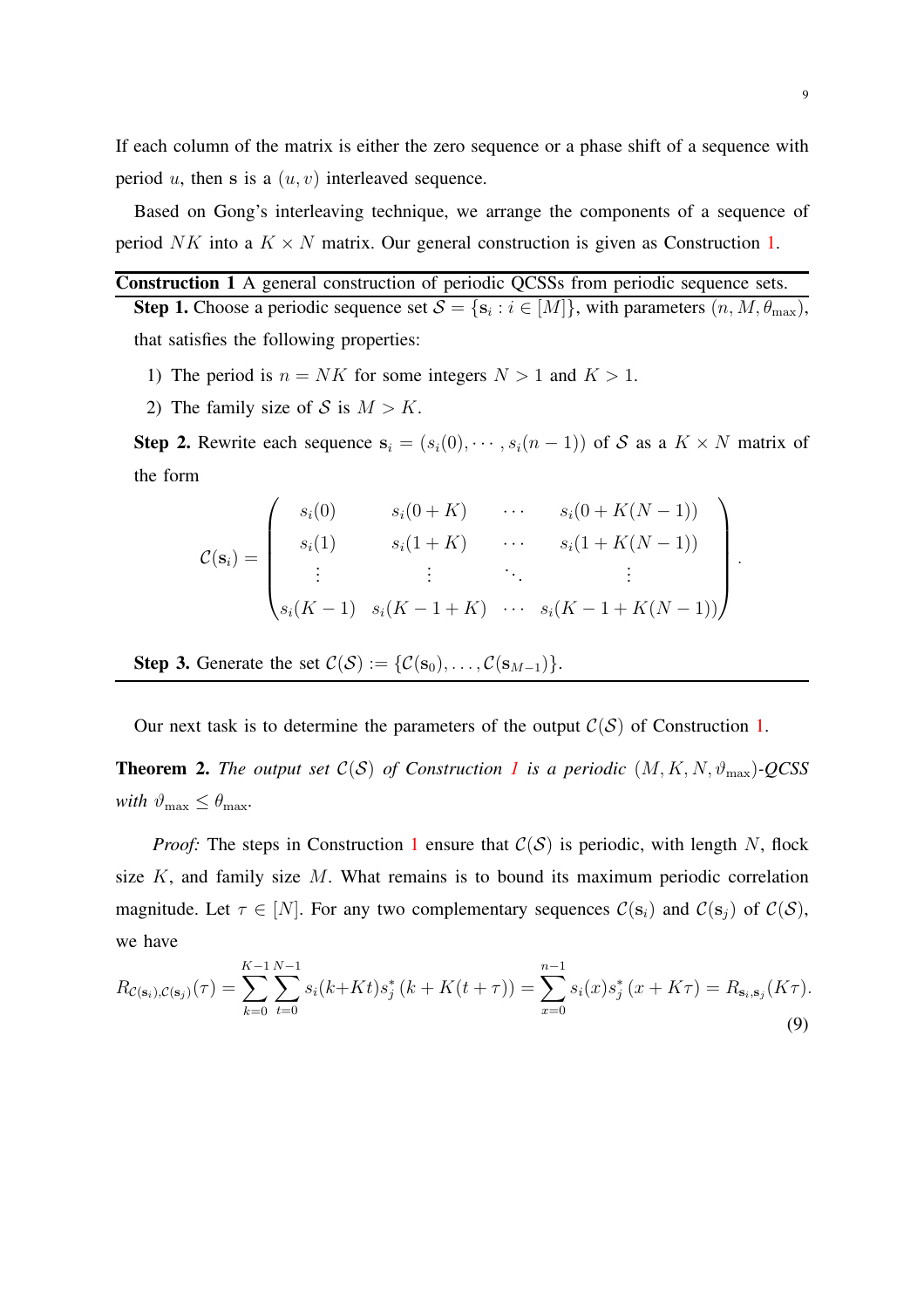We conclude that  $\vartheta_{\text{max}} \leq \theta_{\text{max}}$  by comparing

$$
\vartheta_{\max} = \max_{i,j \in [M]} \left\{ \left| R_{\mathcal{C}(\mathbf{s}_i),\mathcal{C}(\mathbf{s}_j)}(\tau_1) \right| \text{ with } \tau_1 \in [N] \text{ when } i \neq j \text{ and } \tau_1 \in [N] \setminus \{0\} \text{ when } i = j \right\} \text{ and}
$$

$$
\theta_{\max} = \max_{i,j \in [M]} \left\{ \left| R_{\mathbf{s}_i,\mathbf{s}_j}(\tau_2) \right| \text{ with } \tau_2 \in [n] \text{ when } i \neq j \text{ and } \tau_2 \in [n] \setminus \{0\} \text{ when } i = j \right\}.
$$

To get a QCSS with low maximum periodic correlation magnitude, Theorem [2](#page-8-1) tells us to select a sequence set whose maximum periodic correlation magnitude is as low as possible. A sequence set S with parameters  $(n, M, \theta_{\text{max}})$  has a *low correlation* if  $\theta_{\text{max}} \leq \mu \sqrt{n}$  for a small positive constant  $\mu$ . If  $\theta_{\text{max}}$  approaches the Welch bound  $n\sqrt{\frac{M-1}{nM-1}}$  $\frac{M-1}{nM-1}$  as M grows, then S is *asymptotically optimal with respect to the Welch bound* or, simply, *asymptotically optimal*. Many researchers have tried to construct sequence sets with low correlation. To our best knowledge, however, there are but a few such constructions. Those already available in the literature are listed in Table [II.](#page-9-0)

<span id="page-9-0"></span>Table II THE PARAMETERS OF KNOWN ASYMPTOTICALLY OPTIMAL SEQUENCE SETS OF PERIOD  $n = N K$ , FAMILY SIZE M, AND ALPHABET SIZE  $|\mathcal{A}|$ .

| No.                     | $n = NK$                                  | M                | $\theta_{\rm max}$                                                  |    | $ \mathcal{A} $ Constraints                | References         |
|-------------------------|-------------------------------------------|------------------|---------------------------------------------------------------------|----|--------------------------------------------|--------------------|
| $\,1$                   | $\boldsymbol{p}$                          |                  |                                                                     |    | $p-2$ $2+\sqrt{p}$ $p-1$ p is odd prime    | [35, 36]           |
| $\overline{2}$          | $\boldsymbol{p}$                          | $\boldsymbol{p}$ | $\sqrt{p}$                                                          |    | $p \qquad p \ge 5$ is prime                | $[1]$              |
| $\sqrt{3}$              | $p^2$                                     | $p-1$            | $p$ $p$                                                             |    | $p$ is odd prime                           | $[10]$             |
| $\overline{4}$          | $\cal N$                                  | $\mu_{\rm min}$  | $\sqrt{N}$                                                          |    | N $N = s\ell^2$ is odd and $\mu_{\min}$ is | $[32]$             |
|                         |                                           |                  |                                                                     |    | the smallest prime factor of $N$           |                    |
| $\mathbf 5$             | $p^{n} - 1$ $p^{n}$ $p^{\frac{n}{2}} + 1$ |                  |                                                                     | p  | $p$ is odd prime                           | $[37]$             |
| $\,6$                   |                                           |                  | $p^{n} - 1$ $p^{\frac{n}{2}} + 1$ $p^{\frac{n}{2}} + 1$ $p$ $p = 2$ |    |                                            | $\lceil 14 \rceil$ |
| $\overline{\mathbf{7}}$ |                                           |                  | $p^{n} - 1$ $p^{\frac{n}{2}}$ $p^{\frac{n}{2}} + 1$ $p$             |    | $p$ is odd prime                           | [12, 15, 16, 30]   |
| $8\,$                   |                                           |                  | $p^{n} - 1$ $p^{n} + 1$ $p^{\frac{n}{2}} + 1$ $4$ $p = 2$           |    |                                            | [3, 38]            |
| $\boldsymbol{9}$        |                                           |                  | $p(p^n-1)$ $p^n$ $p^{\frac{n+1}{2}} + p$                            |    | 4 $p=2$                                    | [31, 38]           |
| 10                      | $p(p-1)$ p                                |                  | p                                                                   | p  | $p$ is odd prime                           | $[7]$              |
| 11                      | $p^n-1$ r                                 |                  | $p^{\frac{n}{2}}$                                                   | pr | p is prime and $r (p^n-1)$                 | $[40]$             |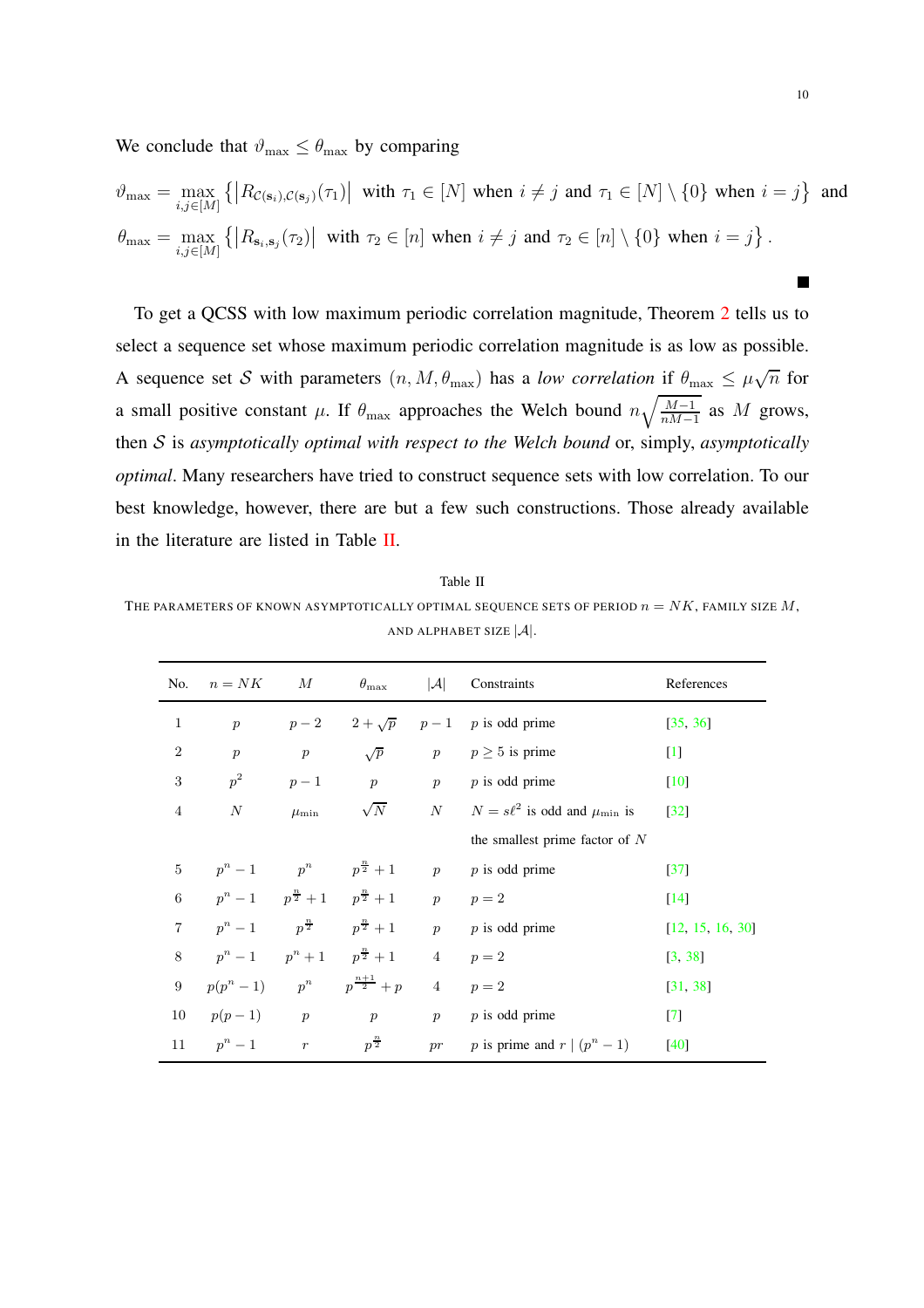Looking up Table [II,](#page-9-0) we notice that the period and family size of an asymptotically optimal sequence set are functions of a single variable. Hence, we can write the parameters of such a sequence set as

$$
(n(x), M(x), \theta_{\max}), \text{ with } \lim_{x \to +\infty} \frac{\theta_{\max}}{\sqrt{n(x)}\sqrt{\frac{(M(x)-1)n(x)}{n(x)M(x)-1}}} = 1. \tag{10}
$$

We can then construct a QCSS that is asymptotically optimal by using an asymptotically optimal sequence set as the chosen  $S$  in Step 1 of Construction [1.](#page-8-0)

<span id="page-10-0"></span>**Theorem 3.** Let S be a sequence set with parameters  $(n(x) := N(x)K(x), M(x), \theta_{\text{max}})$ *taken from Table [II.](#page-9-0) Let*  $C(S)$  *be a periodic*  $(M(x), K(x), N(x), \vartheta_{\max})$ -QCSS built by *Construction [1.](#page-8-0) If*

$$
\lim_{x \to +\infty} \frac{K(x)}{M(x)} = 0,
$$

*then*  $C(S)$  *is asymptotically optimal.* 

*Proof:* We start by observing that

$$
\theta_{\text{max}} = \sqrt{n(x)} + c
$$
, where  $c = o\left(\sqrt{n(x)}\right)$ .

By Theorem [2,](#page-8-1) we have  $\vartheta_{\text{max}} \leq \sqrt{n(x)} + c$ . We use the lower bound for  $\vartheta_{\text{max}}$  in [\(3\)](#page-3-0) in combination with the given assumption  $\lim_{x \to +\infty}$  $K(x)$  $M(x)$  $= 0$  and  $n(x) = N(x)K(x)$ , with  $K(x) > 1$ , to derive

$$
\lim_{x \to +\infty} \frac{\vartheta_{\max}}{K(x)N(x)\sqrt{\frac{\frac{M(x)}{K(x)}-1}{M(x)N(x)-1}}} = \lim_{x \to +\infty} \frac{\vartheta_{\max}}{\sqrt{n(x)}\sqrt{\frac{M(x)N(x)-K(x)N(x)}{M(x)N(x)-1}}}
$$
\n
$$
\leq \lim_{x \to +\infty} \frac{\sqrt{n(x)} + c}{\sqrt{n(x)}} \sqrt{\frac{M(x)N(x)-1}{M(x)N(x)-K(x)N(x)}}
$$
\n
$$
= \lim_{x \to +\infty} \left(1 + \frac{c}{\sqrt{n(x)}}\right) \sqrt{\frac{1 - \frac{1}{M(x)N(x)}}{1 - \frac{K(x)}{M(x)}}} = 1.
$$

The periodic QCSS  $C(S)$  is asymptotically optimal since

$$
\frac{\vartheta_{\max}}{K(x)N(x)\sqrt{\frac{\frac{M(x)}{K(x)}-1}{M(x)N(x)-1}}} \ge 1 \implies \lim_{x \to +\infty} \frac{\vartheta_{\max}}{K(x)N(x)\sqrt{\frac{\frac{M(x)}{K(x)}-1}{M(x)N(x)-1}}} = 1.
$$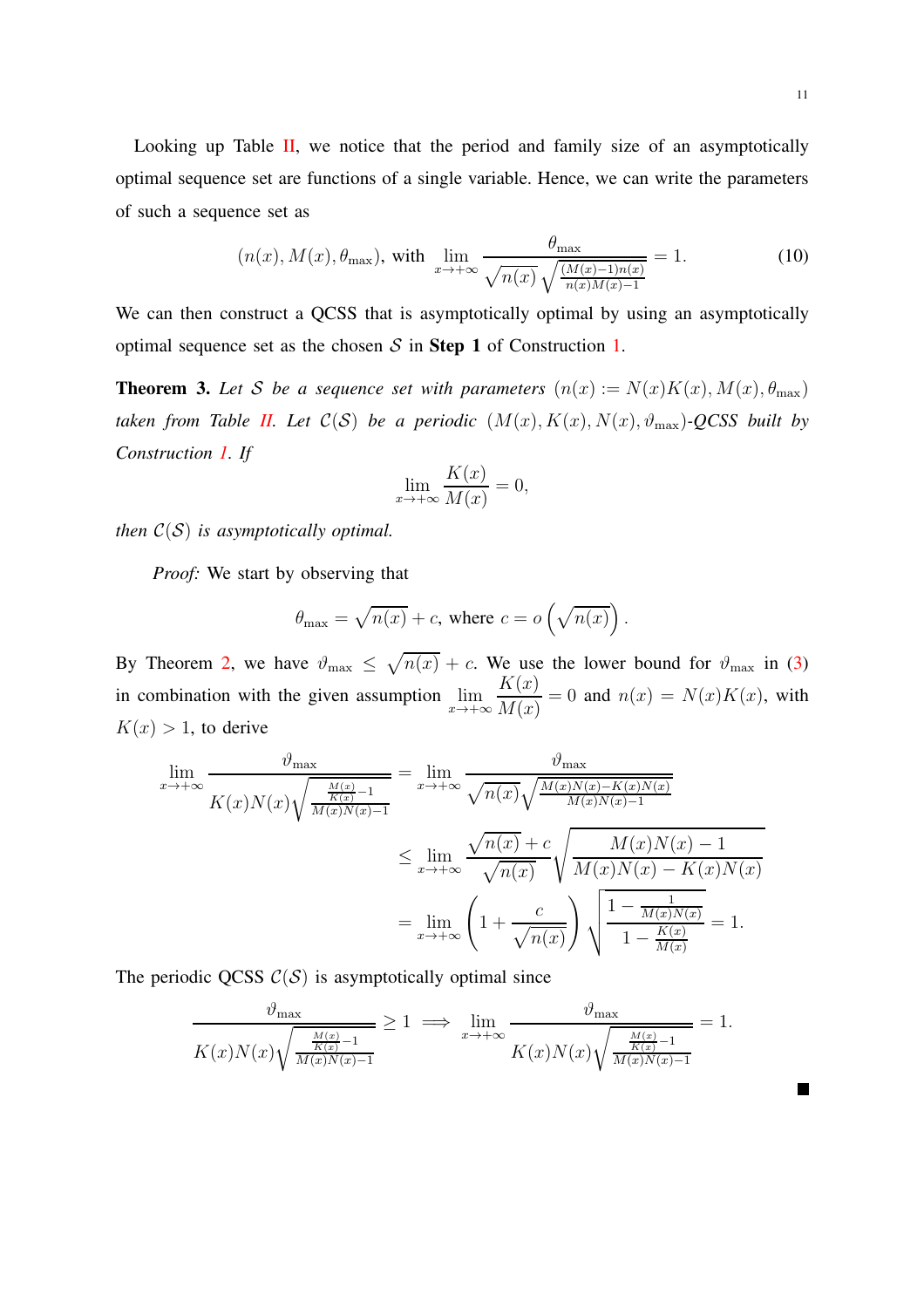<span id="page-11-2"></span>Remark 4. *Theorem [3](#page-10-0) requires an asymptotically optimal sequence set whose length is the product of two positive integers* N > 1 *and* K > 1*, where* K *is an infinitesimal of higher order than the family size* M, that is,  $K = o(M)$ . This requirement rules out the first four *classes of sequence sets in Entries* 1 *to* 4 *of Table [II.](#page-9-0) All other entries in Table [II](#page-9-0) can be deployed to construct asymptotically optimal QCSSs. Entries* 10 *to* 16 *in Table [I](#page-6-0) are the seven classes of asymptotically optimal QCSSs generated by applying Theorem [3](#page-10-0) on Entries* 5 *to* 11 *in Table [II,](#page-9-0) in that order.*

## *B. A specific construction of asymptotically optimal periodic QCSSs*

We showcase the power of Theorem [3](#page-10-0) in a specific construction of asymptotically optimal periodic QCSSs. Zhou, Helleseth, and Parampalli in [\[40](#page-23-8)] combined additive and multiplicative characters to propose a family of asymptotically optimal sequences with respect to the Welch bound. This family is Entry 11 in Table [II.](#page-9-0)

<span id="page-11-0"></span>**Proposition 5.** [\[40\]](#page-23-8) Let  $\chi_1$  be the canonical additive character and let  $\varphi_j$  be a multiplicative *character of*  $\mathbb{F}_q$  *defined as in* [\(6\)](#page-5-1)*. For a given primitive element*  $\alpha$  *of*  $\mathbb{F}_q$ *, let* 

$$
\mathbf{s}_j := \left(\chi_1(\alpha^t) \,\varphi_j(\alpha^t)\right)_{t=0}^{q-2} \text{ for each } j \in [q-2].
$$

*The sequence set*  $S_1 = \{s_j : j \in [q-2]\}$ , with parameters  $(q-1, q-1, \sqrt{q})$ , asymptotically *meets the Welch bound.*

Applying Proposition [5](#page-11-0) to Theorems [2](#page-8-1) and [3](#page-10-0) yields the next result.

<span id="page-11-1"></span>**Theorem 6.** Let  $S_1$  be the sequence set defined in Proposition [5.](#page-11-0) If  $q - 1 = NK$ , with  $1 < K < q-1$ , then the set  $C(S_1)$  constructed by Theorem [2](#page-8-1) is a  $(q-1, K, N, \sqrt{q})$ -QCSS. *Moreover, if*  $\lim_{q \to +\infty} \frac{K}{q-1} = 0$ *, then*  $C(S_1)$  *asymptotically meets the bound in [\(3\)](#page-3-0).* 

*Proof:* Since  $q - 1 > K$ , Theorem [2](#page-8-1) implies that  $C(S_1)$  is a QCSS with set size  $q - 1$ , flock size K and sequence length N. We present the computation of  $|R_{\mathcal{C}(s_i),\mathcal{C}(s_j)}(\tau)|$  of  $\mathcal{C}(\mathcal{S}_1)$ in two cases.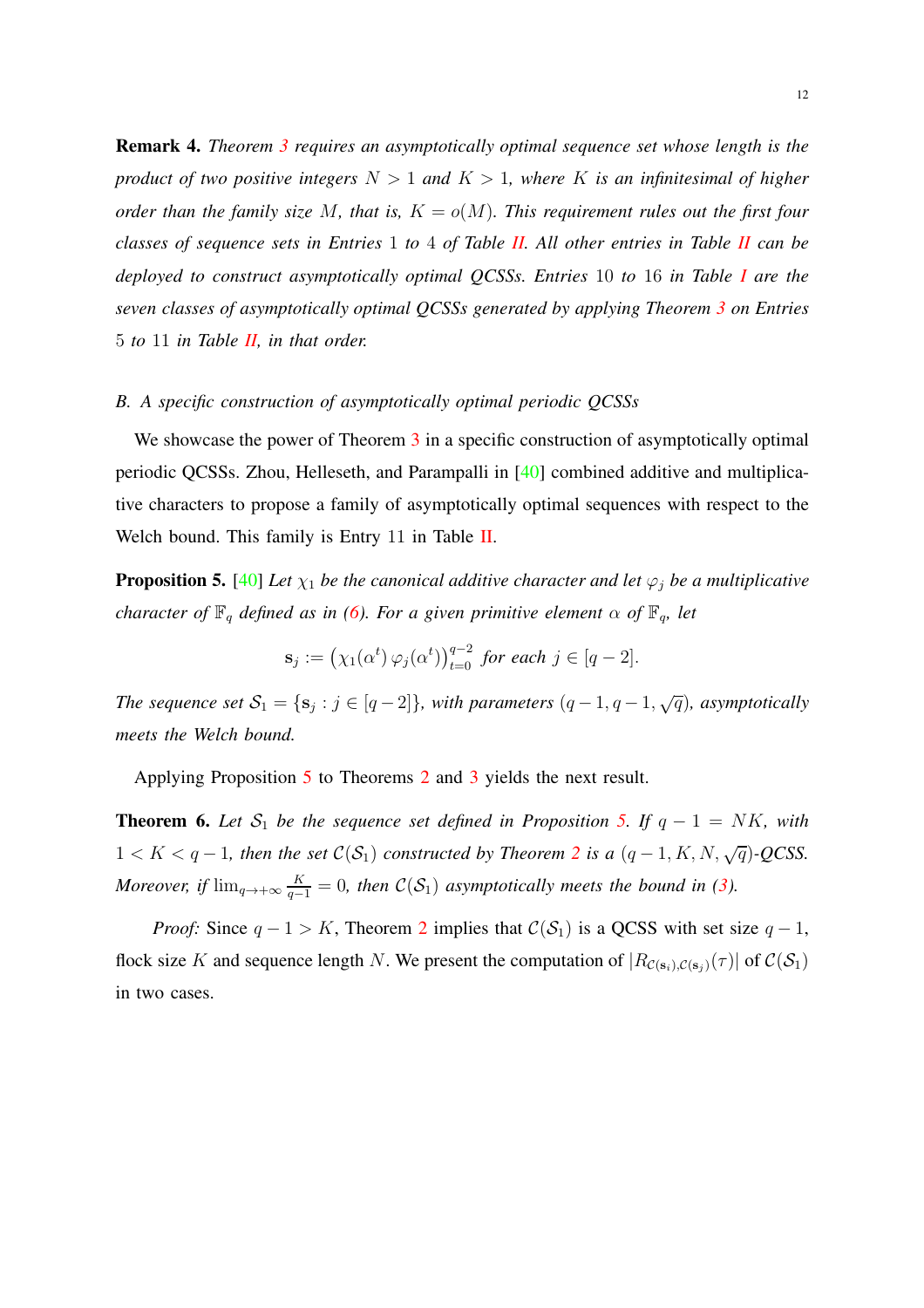**Case** 1: If  $i = j$  and  $\tau \in [N] \setminus \{0\}$ , then

$$
R_{\mathcal{C}(\mathbf{s}_i),\mathcal{C}(\mathbf{s}_i)}(\tau) = \sum_{k=0}^{K-1} \sum_{t=0}^{N-1} \chi_1\left(\alpha^{k+Kt}\right) \varphi_i\left(\alpha^{k+Kt}\right) \chi_1\left(-\alpha^{k+K(t+\tau)}\right) \varphi_i\left(\alpha^{-k-K(t+\tau)}\right)
$$
  
= 
$$
\varphi_i\left(\alpha^{-K\tau}\right) \sum_{k=0}^{K-1} \sum_{t=0}^{N-1} \chi_1\left(\alpha^{k+Kt}(1-\alpha^{K\tau})\right) = \varphi_i\left(\alpha^{-K\tau}\right) \sum_{x=0}^{q-2} \chi_1\left(\alpha^x(1-\alpha^{K\tau})\right).
$$

Due to  $\tau \in [N] \setminus \{0\}$ , we obtain  $\alpha^{K\tau} \neq 1$ . By the orthogonal relations in [\(5\)](#page-5-2),

$$
\left| R_{\mathcal{C}(\mathbf{s}_i), \mathcal{C}(\mathbf{s}_i)}(\tau) \right| = \left| \sum_{z \in \mathbb{F}_q} \chi_{(1-\alpha^{K\tau})}(z) - 1 \right| = 1.
$$

**Case** 2: If  $i \neq j$  and  $\tau \in [N]$ , then

$$
R_{\mathcal{C}(\mathbf{s}_i),\mathcal{C}(\mathbf{s}_j)}(\tau) = \sum_{k=0}^{K-1} \sum_{t=0}^{N-1} \chi_1\left(\alpha^{k+Kt}\right) \varphi_i\left(\alpha^{k+Kt}\right) \chi_1\left(-\alpha^{k+K(t+\tau)}\right) \varphi_j\left(\alpha^{-k-K(t+\tau)}\right)
$$
  

$$
= \varphi_j\left(\alpha^{-K\tau}\right) \sum_{k=0}^{K-1} \sum_{t=0}^{N-1} \chi_1\left(\alpha^{k+Kt}(1-\alpha^{K\tau})\right) \varphi_i\left(\alpha^{k+Kt}\right) \varphi_{-j}\left(\alpha^{k+Kt}\right)
$$
  

$$
= \varphi_j\left(\alpha^{-K\tau}\right) \sum_{x=0}^{q-2} \chi_1\left(\alpha^x(1-\alpha^{K\tau})\right) \varphi_{i-j}\left(\alpha^x\right).
$$

When  $\tau = 0$ , one uses the fact that  $i \neq j$  and the orthogonal relations in [\(7\)](#page-7-1) to infer

$$
R_{\mathcal{C}(\mathbf{s}_i),\mathcal{C}(\mathbf{s}_j)}(\tau) = \sum_{x=0}^{q-2} \varphi_{i-j}(\alpha^x) = 0.
$$

When  $\tau \neq 0$ , Lemma [1](#page-7-2) implies  $\alpha^{K\tau} \neq 1$ . Hence,

$$
\left| R_{\mathcal{C}(\mathbf{s}_i), \mathcal{C}(\mathbf{s}_j)}(\tau) \right| = \left| \sum_{x=0}^{q-2} \chi_1 \left( \alpha^x (1 - \alpha^{K\tau}) \right) \varphi_{i-j} \left( \alpha^x \right) \right| = \left| \sum_{z \in \mathbb{F}_q^*} \chi_{(1 - \alpha^{K\tau})}(z) \varphi_{i-j}(z) \right| = \sqrt{q}.
$$
\n(11)

Therefore,  $C(S_1)$  has  $\vartheta_{\text{max}} = \sqrt{q}$ . The bound in [\(3\)](#page-3-0) implies

$$
\vartheta_{\rm opt} = (q-1)\sqrt{\frac{\frac{q-1}{K}-1}{(q-1)N-1}} = (q-1)\sqrt{\frac{(q-1)-K}{(q-1)^2-K}}.
$$

The conclusion that  $C(S_1)$  is asymptotically optimal follows from

$$
\lim_{q \to +\infty} \frac{\sqrt{q}}{\vartheta_{\text{opt}}} = \lim_{q \to +\infty} \sqrt{\frac{q(q-1)^2 - qK}{(q-1)^3 - (q-1)^2 K}} = 1.
$$

The next example illustrates Theorem [6.](#page-11-1)

 $\Box$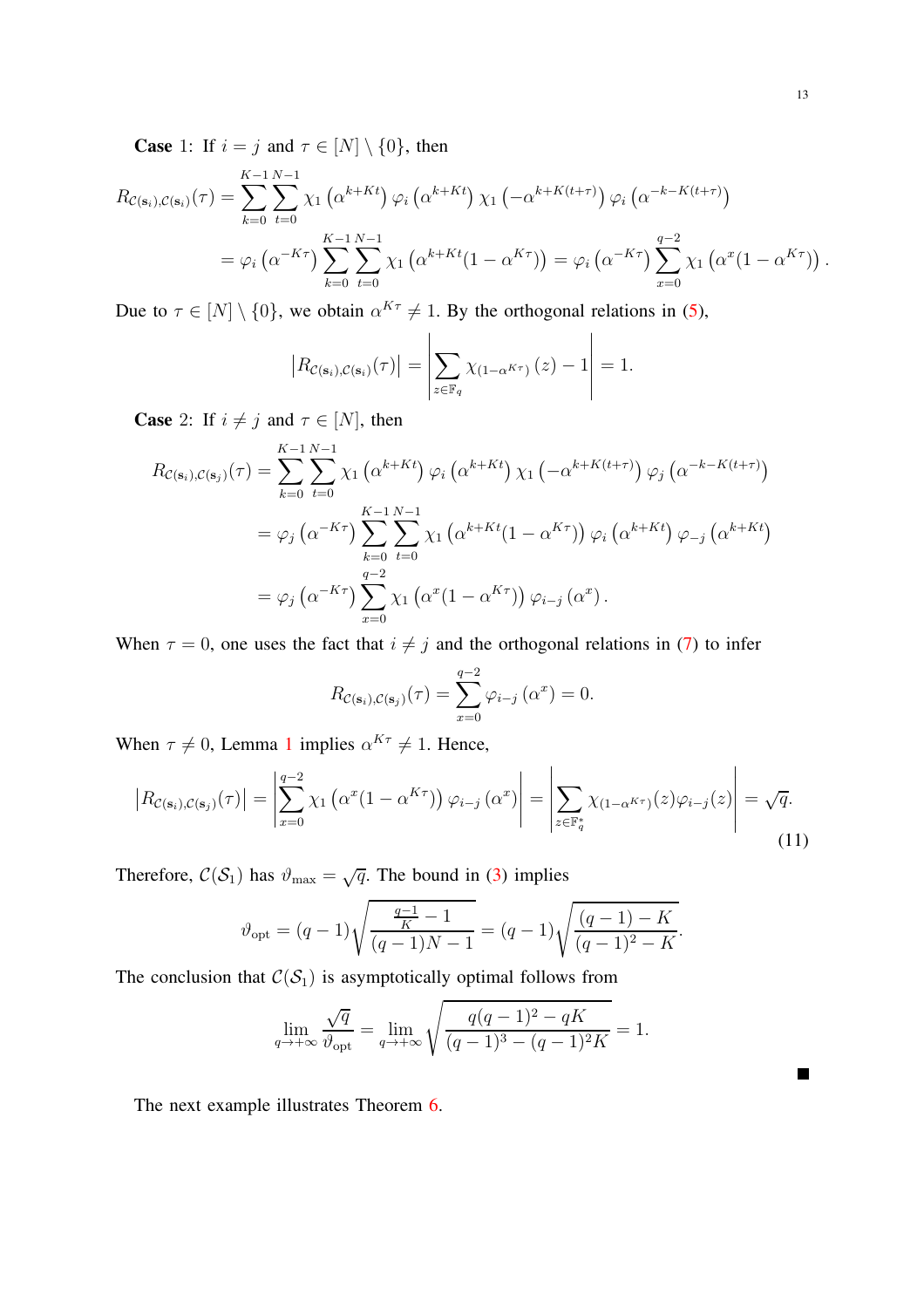**Example 7.** Let  $q = 16$  $q = 16$ ,  $N = 5$ , and  $K = 3$ . Theorem 6 gives us a periodic (15, 3, 5, 4)-QCSS. It consists of 15 matrices  $C^0$  to  $C^{14}$  below. We replace each original entry of  $C^i$ , for *all*  $i \in [15]$ *, by its corresponding* exponent *when expressed as a* power *of*  $\xi_{30} := e^{2\pi\sqrt{-1}/30}$ *. The first row of* C 0 *, for instance, is originally*

$$
(\xi_{30}^0, \xi_{30}^{15}, \xi_{30}^{15}, \xi_{30}^{15}, \xi_{30}^{15}) = \left(1, e^{\pi\sqrt{-1}}, e^{\pi\sqrt{-1}}, e^{\pi\sqrt{-1}}, e^{\pi\sqrt{-1}}\right),
$$

*but is succinctly presented as* (0, 15, 15, 15, 15)*.*

$$
\mathcal{C}^{0} = \begin{pmatrix} 0 & 15 & 15 & 15 & 15 \\ 0 & 0 & 15 & 0 & 15 \\ 0 & 0 & 0 & 15 & 15 \end{pmatrix}, \quad\n\mathcal{C}^{1} = \begin{pmatrix} 0 & 21 & 27 & 3 & 9 \\ 2 & 8 & 29 & 20 & 11 \\ 4 & 10 & 16 & 7 & 13 \end{pmatrix}, \quad\n\mathcal{C}^{2} = \begin{pmatrix} 0 & 27 & 9 & 21 & 3 \\ 4 & 16 & 13 & 10 & 7 \\ 8 & 20 & 2 & 29 & 11 \end{pmatrix},
$$
\n
$$
\mathcal{C}^{3} = \begin{pmatrix} 0 & 3 & 21 & 9 & 27 \\ 6 & 24 & 27 & 0 & 3 \\ 12 & 0 & 18 & 21 & 9 \end{pmatrix}, \quad\n\mathcal{C}^{4} = \begin{pmatrix} 0 & 9 & 3 & 27 & 21 \\ 8 & 2 & 11 & 20 & 29 \\ 16 & 10 & 4 & 13 & 7 \end{pmatrix}, \quad\n\mathcal{C}^{5} = \begin{pmatrix} 0 & 15 & 15 & 15 \\ 10 & 10 & 25 & 10 & 25 \\ 20 & 20 & 20 & 5 & 5 \end{pmatrix},
$$
\n
$$
\mathcal{C}^{6} = \begin{pmatrix} 0 & 21 & 27 & 3 & 9 \\ 12 & 18 & 9 & 0 & 21 \\ 24 & 0 & 6 & 27 & 3 \end{pmatrix}, \quad\n\mathcal{C}^{7} = \begin{pmatrix} 0 & 27 & 9 & 21 & 3 \\ 14 & 26 & 23 & 20 & 17 \\ 28 & 10 & 22 & 19 & 1 \end{pmatrix}, \quad\n\mathcal{C}^{8} = \begin{pmatrix} 0 & 3 & 21 & 9 & 27 \\ 16 & 4 & 7 & 10 & 13 \\ 2 & 20 & 8 & 11 & 29 \end{pmatrix},
$$
\n
$$
\mathcal{C}^{9} = \begin{pmatrix} 0 & 9 & 3 & 27 & 21 \\ 18 & 12 & 21 & 0 &
$$

.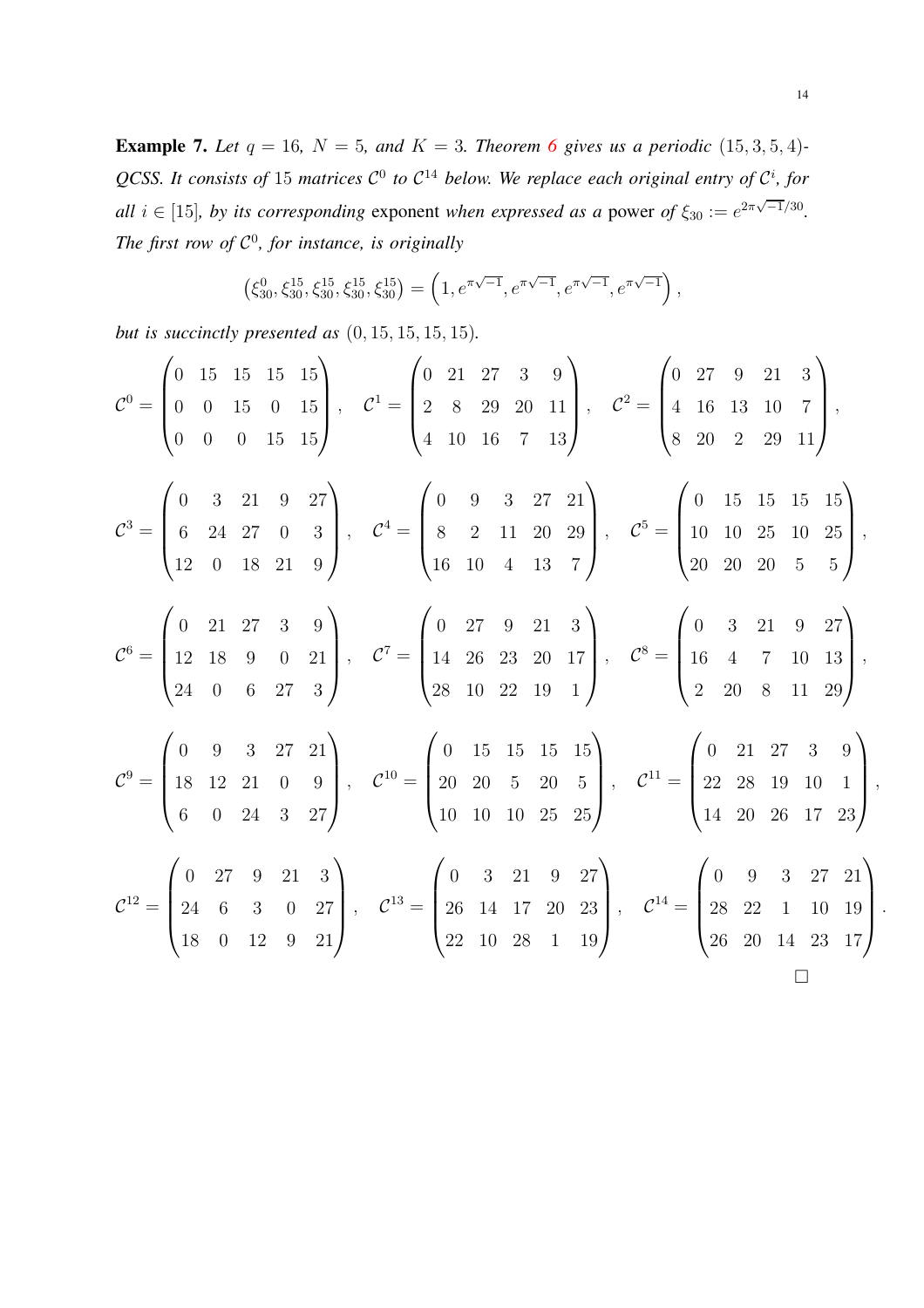# <span id="page-14-0"></span>IV. TWO NEW FAMILIES OF ASYMPTOTICALLY OPTIMAL PERIODIC QCSSS WITH FLEXIBLE PARAMETERS

Popovitch constructed the generalized chirp-like polyphase sequence sets, listed as Entry 4 in Table [II,](#page-9-0) in [\[32\]](#page-23-5), based on the so-called Zadoff-Chu polyphase sequences from [\[10](#page-21-7)]. The parameters  $(N, \mu_{\min}, \sqrt{N})$  of the chirp-like sequence sets are very flexible. We have stated in Remark [4](#page-11-2) that using the generalized chirp-like polyphase sequence sets as ingredients in Theorem [3](#page-10-0) does not yield asymptotically optimal periodic QCSSs.

In this section, we present two new families of periodic asymptotically optimal QCSSs with flexible parameters. We start with a lemma that will play a key role in the computation of the periodic correlations.

<span id="page-14-3"></span>**Lemma 8.** [\[34,](#page-23-9) Chp. 8] *Let* a, b, and  $m > 1$  *be integers with*  $g := \gcd(a, m)$ *. If*  $g | b$ *, then the congruence*  $ay \equiv b \pmod{m}$  *has exactly q incongruent solutions for y.* 

Let  $N > 1$  be an odd integer and let  $\mu_{\min}$  be the smallest prime factor of N. Let  $\xi_N$  be a primitive  $N^{\text{th}}$  root of unity. Let  $\rho$  be a bijection from  $[N]$  to  $[N]$ . For each  $a \in [\mu_{\min}] \setminus \{0\}$ and  $b \in [N]$ , we design the two-dimensional  $N \times N$  matrix

$$
\mathcal{C}^{a,b} = \begin{pmatrix} 1 & \xi_N^{a\rho(0)+b} & \cdots & \xi_N^{(a\rho(0)+b)(N-1)} \\ 1 & \xi_N^{a\rho(1)+b} & \cdots & \xi_N^{(a\rho(1)+b)(N-1)} \\ \vdots & \vdots & \ddots & \vdots \\ 1 & \xi_N^{a\rho(N-1)+b} & \cdots & \xi_N^{(a\rho(N-1)+b)(N-1)} \end{pmatrix}
$$

It gives us the complementary sequence set

<span id="page-14-2"></span>
$$
\mathfrak{C} = \{ \mathcal{C}^{a,b} : a \in [\mu_{\min}] \setminus \{0\} \text{ and } b \in [N] \}. \tag{12}
$$

.

<span id="page-14-1"></span>**Theorem 9.** Let  $N > 1$  be an odd integer and let  $\mu_{\min}$  be the smallest prime factor of N. Then the set  $\mathfrak C$  *in* [\(12\)](#page-14-2) *is an asymptotically optimal QCSS with parameters* (( $\mu_{\min}$  –  $1)N, N, N, N$ .

*Proof:* By how it is defined,  $\mathfrak C$  has flock size N and sequence length N. To determine  $|R_{\mathcal{C}^{a_1,b_1},\mathcal{C}^{a_2,b_2}}(\tau)|$  of  $\mathfrak{C}$ , we verify that

$$
R_{\mathcal{C}^{a_1,b_1},\mathcal{C}^{a_2,b_2}}(\tau) = \sum_{i=0}^{N-1} \sum_{j=0}^{N-1} \xi_N^{(a_1\rho(i)+b_1)j-(a_2\rho(i)+b_2)(j+\tau)} = \xi_N^{-b_2\tau} \sum_{i=0}^{N-1} \xi_N^{-a_2\rho(i)\tau} \sum_{j=0}^{N-1} \xi_N^{((a_1-a_2)\rho(i)+b_1-b_2)j}.
$$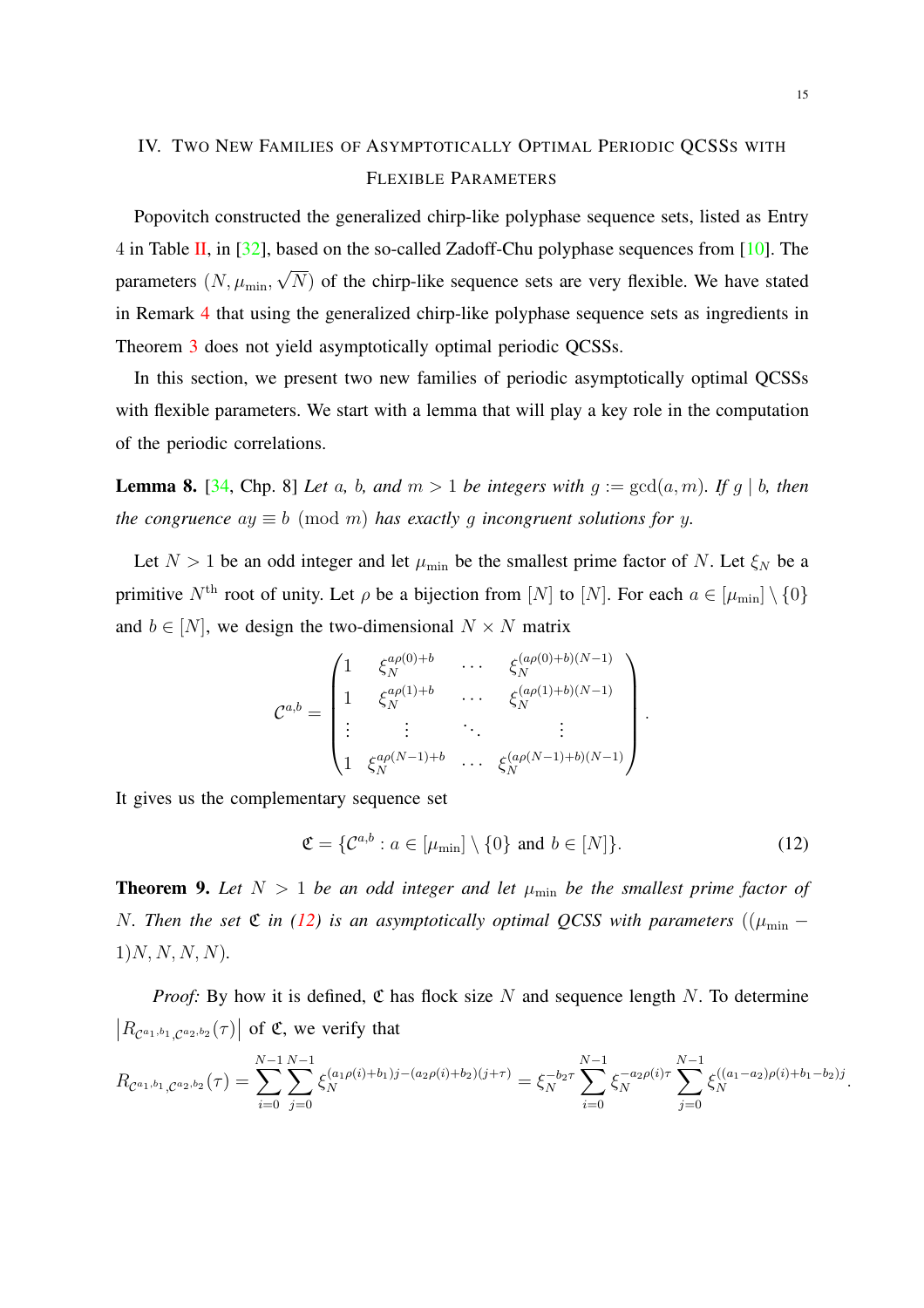We proceed by cases.

**Case** 1: If  $a_1 = a_2$ ,  $b_1 = b_2$ , and  $\tau \in [N] \setminus \{0\}$ , then

$$
R_{\mathcal{C}^{a_1,b_1},\mathcal{C}^{a_2,b_2}}(\tau) = N\xi_N^{-b_2\tau} \sum_{i=0}^{N-1} \xi_N^{-a_2\rho(i)\tau}.
$$

Since  $\tau \in [N] \setminus \{0\}$  and  $a_2 \in [\mu_{\min}] \setminus \{0\}$ , we know that  $a_2 \tau \not\equiv 0 \pmod{N}$ . Hence,  $R_{\mathcal{C}^{a_1,b_1},\mathcal{C}^{a_2,b_2}}(\tau)=0.$ 

**Case** 2: If  $a_1 = a_2$ ,  $b_1 \neq b_2$ , and  $\tau \in [N]$ , then

$$
R_{\mathcal{C}^{a_1,b_1},\mathcal{C}^{a_2,b_2}}(\tau) = \xi_N^{-b_2\tau} \sum_{i=0}^{N-1} \xi_N^{-a_2\rho(i)\tau} \sum_{j=0}^{N-1} \xi_N^{(b_1-b_2)j} = 0.
$$

**Case** 3: Assume that  $\rho(i_0) = 0$ . If  $a_1 \neq a_2$ ,  $b_1 = b_2$ , and  $\tau \in [N]$ , then

$$
R_{\mathcal{C}^{a_1,b_1},\mathcal{C}^{a_2,b_2}}(\tau) = \xi_N^{-b_2 \tau} \sum_{i=0}^{N-1} \xi_N^{-a_2 \rho(i)\tau} \sum_{j=0}^{N-1} \xi_N^{((a_1 - a_2)\rho(i))j}
$$
  
=  $\xi_N^{-b_2 \tau} \xi_N^{-a_2 \rho(i_0)\tau} \sum_{j=0}^{N-1} \xi_N^{((a_1 - a_2)\rho(i_0))j} + \xi_N^{-b_2 \tau} \sum_{i=0, i \neq i_0}^{N-1} \xi_N^{-a_2 \rho(i)\tau} \sum_{j=0}^{N-1} \xi_N^{((a_1 - a_2)\rho(i))j}$   
=  $N \xi_N^{-b_2 \tau}$ .

Thus,  $|R_{\mathcal{C}^{a_1,b_1},\mathcal{C}^{a_2,b_2}}(\tau)|=N.$ 

**Case** 4: If  $a_1 \neq a_2$ ,  $b_1 \neq b_2$ , and  $\tau \in [N]$ , then

$$
R_{\mathcal{C}^{a_1,b_1},\mathcal{C}^{a_2,b_2}}(\tau) = \xi_N^{-b_2\tau} \sum_{i=0}^{N-1} \xi_N^{-a_2\rho(i)\tau} \sum_{j=0}^{N-1} \xi_N^{((a_1-a_2)\rho(i)+b_1-b_2)j}.
$$

By Lemma [8,](#page-14-3) there exists a unique solution  $\ell$  to the congruence  $(a_1 - a_2)\rho(i) \equiv b_2 - b_1$ (mod N), since  $gcd(a_1 - a_2, N) = 1$ . Hence,

$$
\begin{aligned} \left| R_{\mathcal{C}^{a_1,b_1},\mathcal{C}^{a_2,b_2}}(\tau) \right| &= \left| \xi_N^{-b_2\tau} \xi_N^{-a_2\rho(\ell)\tau} \sum_{j=0}^{N-1} 1 + \xi_N^{-b_2\tau} \sum_{i=0,i\neq\ell}^{N-1} \xi_N^{-a_2\rho(i)\tau} \sum_{j=0}^{N-1} \xi_N^{((a_1-a_2)\rho(i)+b_1-b_2)j} \right| \\ &= \left| N \xi_N^{-b_2\tau} \xi_N^{-a_2\rho(\ell)\tau} \right| = N. \end{aligned}
$$

Since the above four cases cover all possibilities, the maximum periodic correlation magnitude is  $\vartheta_{\text{max}} = N$ . It is clear that  $|R_{\mathcal{C}^{a_1,b_1},\mathcal{C}^{a_2,b_2}}(\tau)| = N^2$  if and only if  $a_1 = a_2$ ,  $b_1 = b_2$ , and  $\tau = 0$ . Hence, the family size of  $\mathfrak{C}$  is  $M = (\mu_{\min} - 1)N$ . By the bound in [\(3\)](#page-3-0),

$$
\vartheta_{\rm opt} = N^2 \sqrt{\frac{\mu_{\rm min} - 2}{(\mu_{\rm min} - 1)N^2 - 1}}.
$$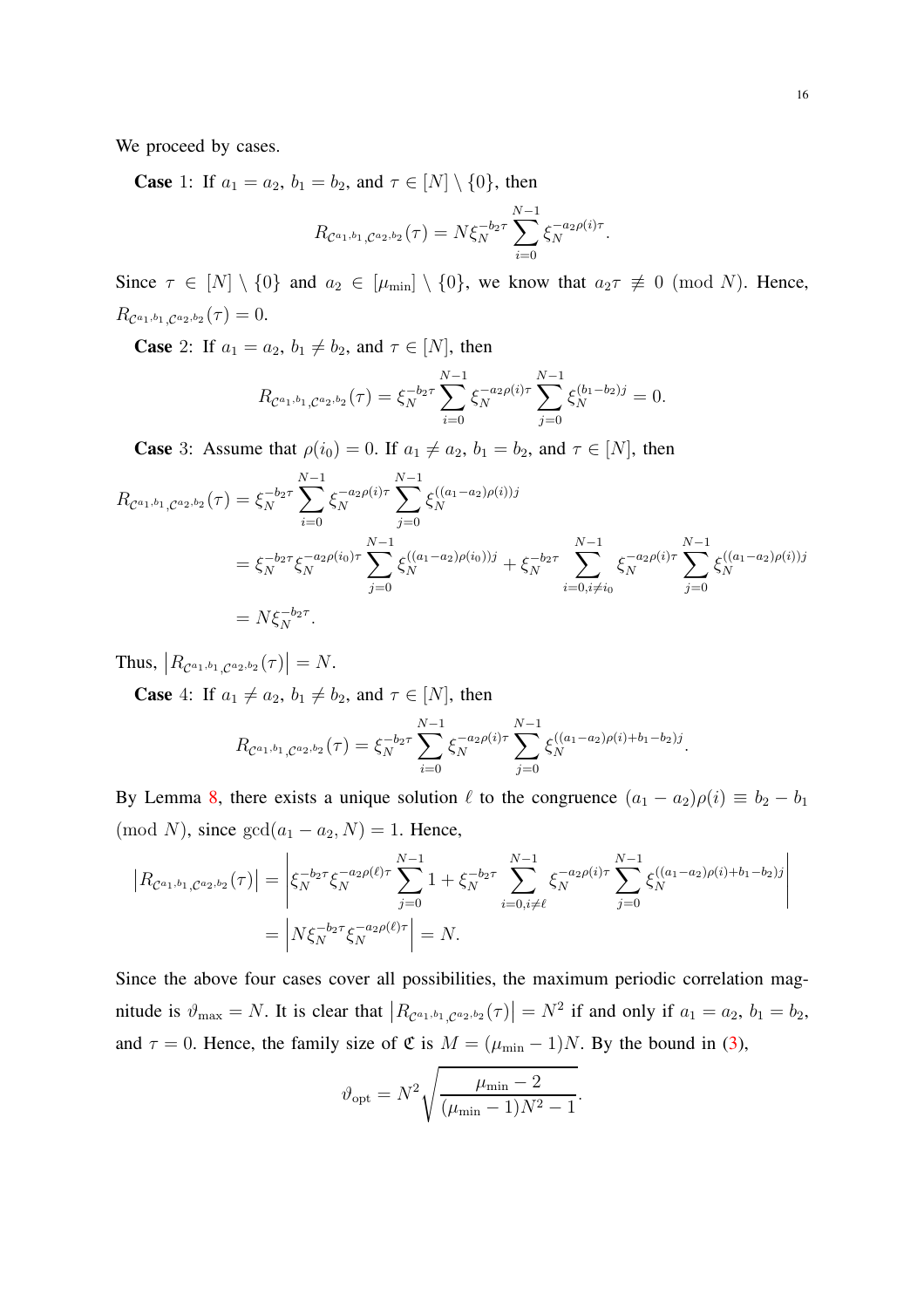The conclusion that  $\mathfrak C$  is asymptotically optimal follows once we confirm that

$$
\lim_{\mu_{\min}\to+\infty}\frac{N}{\vartheta_{\rm opt}}=\lim_{\mu_{\min}\to+\infty}\sqrt{\frac{(\mu_{\min}-1)N^2-1}{(\mu_{\min}-2)N^2}}=1.
$$

**Example 10.** Let  $N = 9$  and  $\rho(x) = x$ . The 18 complementary sequences expressed as matrices  $C^0$  to  $C^{17}$  below form the periodic QCSS  $\mathfrak C$  constructed by Theorem [9,](#page-14-1) with  $\vartheta_{\rm max} =$ 9*. Each original entry of* C i *is replaced by the corresponding exponent when expressed as a* power of  $\xi_9 := e^{2\pi\sqrt{-1}/9}$ .

C <sup>0</sup> = 0 0 0 0 0 0 0 0 0 0 1 2 3 4 5 6 7 8 0 2 4 6 8 1 3 5 7 0 3 6 0 3 6 0 3 6 0 4 8 3 7 2 6 1 5 0 5 1 6 2 7 3 8 4 0 6 3 0 6 3 0 6 3 0 7 5 3 1 8 6 4 2 0 8 7 6 5 4 3 2 1 , <sup>C</sup> <sup>1</sup> = 0 0 0 0 0 0 0 0 0 0 2 4 6 8 1 3 5 7 0 4 8 3 7 2 6 1 5 0 6 3 0 6 3 0 6 3 0 8 7 6 5 4 3 2 1 0 1 2 3 4 5 6 7 8 0 3 6 0 3 6 0 3 6 0 5 1 6 2 7 3 8 4 0 7 5 3 1 8 6 4 2 , <sup>C</sup> <sup>2</sup> = 0 1 2 3 4 5 6 7 8 0 2 4 6 8 1 3 5 7 0 3 6 0 3 6 0 3 6 0 4 8 3 7 2 6 1 5 0 5 1 6 2 7 3 8 4 0 6 3 0 6 3 0 6 3 0 7 5 3 1 8 6 4 2 0 8 7 6 5 4 3 2 1 0 0 0 0 0 0 0 0 0 , C <sup>3</sup> = 0 1 2 3 4 5 6 7 8 0 3 6 0 3 6 0 3 6 0 5 1 6 2 7 3 8 4 0 7 5 3 1 8 6 4 2 0 0 0 0 0 0 0 0 0 0 2 4 6 8 1 3 5 7 0 4 8 3 7 2 6 1 5 0 6 3 0 6 3 0 6 3 0 8 7 6 5 4 3 2 1 , <sup>C</sup> <sup>4</sup> = 0 2 4 6 8 1 3 5 7 0 3 6 0 3 6 0 3 6 0 4 8 3 7 2 6 1 5 0 5 1 6 2 7 3 8 4 0 6 3 0 6 3 0 6 3 0 7 5 3 1 8 6 4 2 0 8 7 6 5 4 3 2 1 0 0 0 0 0 0 0 0 0 0 1 2 3 4 5 6 7 8 , <sup>C</sup> <sup>5</sup> = 0 2 4 6 8 1 3 5 7 0 4 8 3 7 2 6 1 5 0 6 3 0 6 3 0 6 3 0 8 7 6 5 4 3 2 1 0 1 2 3 4 5 6 7 8 0 3 6 0 3 6 0 3 6 0 5 1 6 2 7 3 8 4 0 7 5 3 1 8 6 4 2 0 0 0 0 0 0 0 0 0 , C <sup>6</sup> = 0 3 6 0 3 6 0 3 6 0 4 8 3 7 2 6 1 5 0 5 1 6 2 7 3 8 4 0 6 3 0 6 3 0 6 3 0 7 5 3 1 8 6 4 2 0 8 7 6 5 4 3 2 1 0 0 0 0 0 0 0 0 0 0 1 2 3 4 5 6 7 8 0 2 4 6 8 1 3 5 7 , <sup>C</sup> <sup>7</sup> = 0 3 6 0 3 6 0 3 6 0 5 1 6 2 7 3 8 4 0 7 5 3 1 8 6 4 2 0 0 0 0 0 0 0 0 0 0 2 4 6 8 1 3 5 7 0 4 8 3 7 2 6 1 5 0 6 3 0 6 3 0 6 3 0 8 7 6 5 4 3 2 1 0 1 2 3 4 5 6 7 8 , <sup>C</sup> <sup>8</sup> = 0 4 8 3 7 2 6 1 5 0 5 1 6 2 7 3 8 4 0 6 3 0 6 3 0 6 3 0 7 5 3 1 8 6 4 2 0 8 7 6 5 4 3 2 1 0 0 0 0 0 0 0 0 0 0 1 2 3 4 5 6 7 8 0 2 4 6 8 1 3 5 7 0 3 6 0 3 6 0 3 6 , C <sup>9</sup> = 0 4 8 3 7 2 6 1 5 0 6 3 0 6 3 0 6 3 0 8 7 6 5 4 3 2 1 0 1 2 3 4 5 6 7 8 0 3 6 0 3 6 0 3 6 0 5 1 6 2 7 3 8 4 0 7 5 3 1 8 6 4 2 0 0 0 0 0 0 0 0 0 0 2 4 6 8 1 3 5 7 , <sup>C</sup> <sup>10</sup> = 0 5 1 6 2 7 3 8 4 0 6 3 0 6 3 0 6 3 0 7 5 3 1 8 6 4 2 0 8 7 6 5 4 3 2 1 0 0 0 0 0 0 0 0 0 0 1 2 3 4 5 6 7 8 0 2 4 6 8 1 3 5 7 0 3 6 0 3 6 0 3 6 0 4 8 3 7 2 6 1 5 , <sup>C</sup> <sup>11</sup> = 0 5 1 6 2 7 3 8 4 0 7 5 3 1 8 6 4 2 0 0 0 0 0 0 0 0 0 0 2 4 6 8 1 3 5 7 0 4 8 3 7 2 6 1 5 0 6 3 0 6 3 0 6 3 0 8 7 6 5 4 3 2 1 0 1 2 3 4 5 6 7 8 0 3 6 0 3 6 0 3 6 , C <sup>12</sup> = 0 6 3 0 6 3 0 6 3 0 7 5 3 1 8 6 4 2 0 8 7 6 5 4 3 2 1 0 0 0 0 0 0 0 0 0 0 1 2 3 4 5 6 7 8 0 2 4 6 8 1 3 5 7 0 3 6 0 3 6 0 3 6 0 4 8 3 7 2 6 1 5 0 5 1 6 2 7 3 8 4 , <sup>C</sup> <sup>13</sup> = 0 6 3 0 6 3 0 6 3 0 8 7 6 5 4 3 2 1 0 1 2 3 4 5 6 7 8 0 3 6 0 3 6 0 3 6 0 5 1 6 2 7 3 8 4 0 7 5 3 1 8 6 4 2 0 0 0 0 0 0 0 0 0 0 2 4 6 8 1 3 5 7 0 4 8 3 7 2 6 1 5 , <sup>C</sup> <sup>14</sup> = 0 7 5 3 1 8 6 4 2 0 8 7 6 5 4 3 2 1 0 0 0 0 0 0 0 0 0 0 1 2 3 4 5 6 7 8 0 2 4 6 8 1 3 5 7 0 3 6 0 3 6 0 3 6 0 4 8 3 7 2 6 1 5 0 5 1 6 2 7 3 8 4 0 6 3 0 6 3 0 6 3 , C <sup>15</sup> = 0 7 5 3 1 8 6 4 2 0 0 0 0 0 0 0 0 0 0 2 4 6 8 1 3 5 7 0 4 8 3 7 2 6 1 5 0 6 3 0 6 3 0 6 3 0 8 7 6 5 4 3 2 1 0 1 2 3 4 5 6 7 8 0 3 6 0 3 6 0 3 6 0 5 1 6 2 7 3 8 4 , <sup>C</sup> <sup>16</sup> = 0 8 7 6 5 4 3 2 1 0 0 0 0 0 0 0 0 0 0 1 2 3 4 5 6 7 8 0 2 4 6 8 1 3 5 7 0 3 6 0 3 6 0 3 6 0 4 8 3 7 2 6 1 5 0 5 1 6 2 7 3 8 4 0 6 3 0 6 3 0 6 3 0 7 5 3 1 8 6 4 2 , <sup>C</sup> <sup>17</sup> = 0 8 7 6 5 4 3 2 1 0 1 2 3 4 5 6 7 8 0 3 6 0 3 6 0 3 6 0 5 1 6 2 7 3 8 4 0 7 5 3 1 8 6 4 2 0 0 0 0 0 0 0 0 0 0 2 4 6 8 1 3 5 7 0 4 8 3 7 2 6 1 5 0 6 3 0 6 3 0 6 3 .

Deleting the first row of each element of  $\mathfrak C$  from [\(12\)](#page-14-2) gives us the second construction of asymptotically optimal periodic QCSSs. Let  $N > 1$  be an odd integer and let  $\mu_{\min}$  be

 $\blacksquare$ 

 $\Box$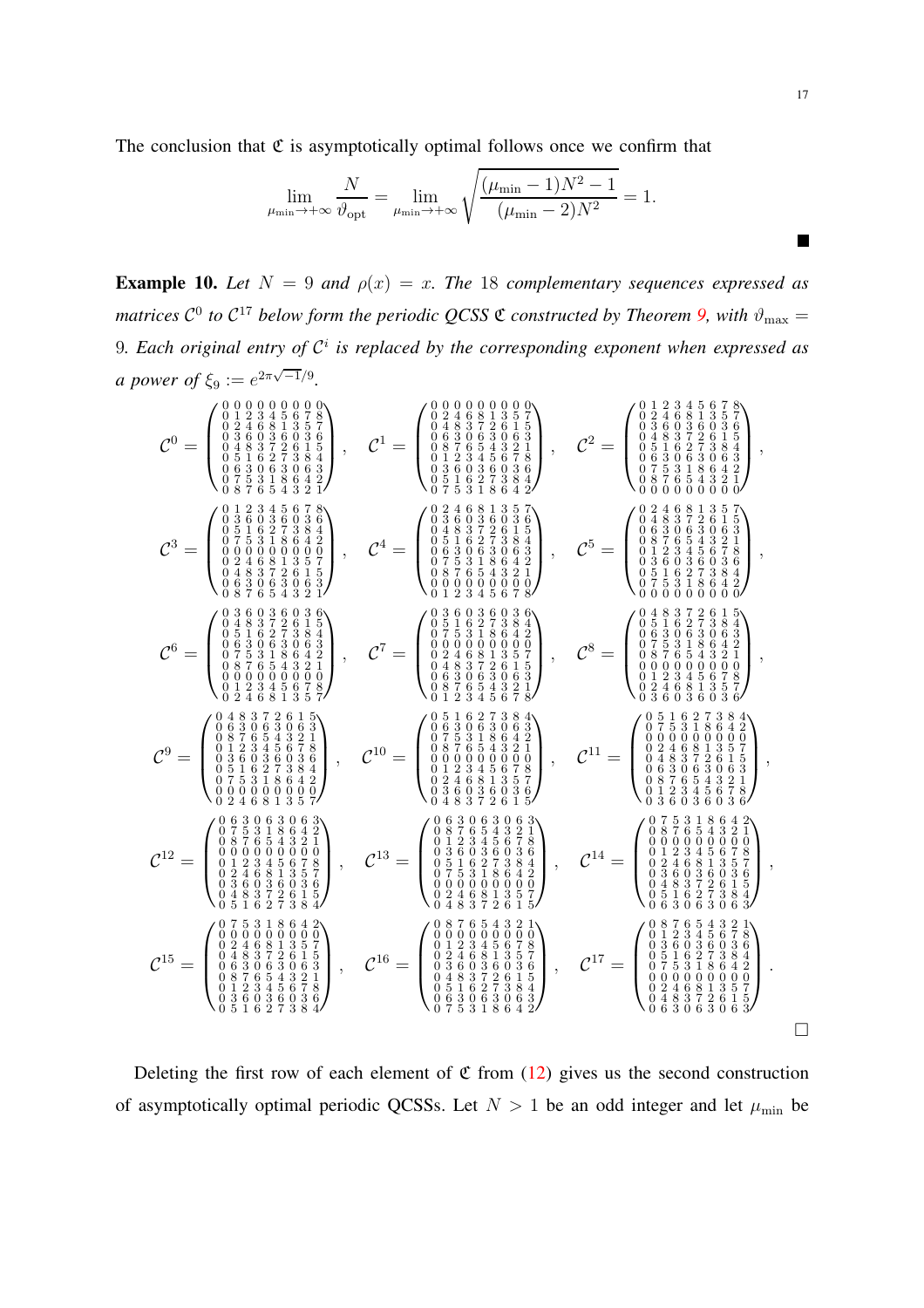the smallest prime factor of N. Let  $\rho$  be a permutation on [N] that fixes 0. Define the complementary sequence set

<span id="page-17-1"></span>
$$
\widehat{\mathfrak{C}} := \left\{ \widehat{\mathcal{C}}^{a,b} : a \in [\mu_{\min}] \setminus \{0\} \text{ and } b \in [N] \right\},\tag{13}
$$

where

$$
\widehat{\mathcal{C}}^{a,b} = \begin{pmatrix} 1 & \xi_N^{a\rho(1)+b} & \cdots & \xi_N^{(a\rho(1)+b)(N-1)} \\ \vdots & \vdots & \ddots & \vdots \\ 1 & \xi_N^{a\rho(N-1)+b} & \cdots & \xi_N^{(a\rho(N-1)+b)(N-1)} \end{pmatrix}
$$

is a two-dimensional  $(N - 1) \times N$  matrix.

<span id="page-17-0"></span>**Theorem 11.** Let  $N > 1$  be an odd integer and let  $\mu_{\min}$  be the smallest prime factor of *N. Let*  $\rho$  *be a permutation on* [N] *that fixes* 0*. Then the set*  $\hat{\mathfrak{C}}$  *as defined in* [\(13\)](#page-17-1) *is an asymptotically optimal QCSS with parameters*

$$
((\mu_{\min}-1)N, N-1, N, N).
$$

*Proof:* It is immediate that  $\hat{\mathfrak{C}}$  has flock size  $N - 1$  and sequence length N. Notice that

$$
R_{\hat{C}^{a_1,b_1},\hat{C}^{a_2,b_2}}(\tau) = \sum_{i=1}^{N-1} \sum_{j=0}^{N-1} \xi_N^{(a_1\rho(i)+b_1)j-(a_2\rho(i)+b_2)(j+\tau)}
$$
  
=  $\xi_N^{-b_2\tau} \sum_{i=1}^{N-1} \xi_N^{-a_2\rho(i)\tau} \sum_{j=0}^{N-1} \xi_N^{((a_1-a_2)\rho(i)+b_1-b_2)j}.$ 

As before, we cover all possible cases to determine  $\left| R_{\hat{\mathcal{C}}^{a_1,b_1}, \hat{\mathcal{C}}^{a_2,b_2}}(\tau) \right|$ .

**Case** 1: If  $a_1 = a_2$ ,  $b_1 = b_2$ , and  $\tau \in [N] \setminus \{0\}$ , then

$$
R_{\hat{\mathfrak{C}}^{a_1,b_1},\hat{\mathfrak{C}}^{a_2,b_2}}(\tau) = N \xi_N^{-b_2 \tau} \sum_{i=1}^{N-1} \xi_N^{-a_2 \rho(i) \tau}.
$$

Since  $\tau \in [N] \setminus \{0\}$  and  $a_2 \in [\mu_{\text{min}}] \setminus \{0\}$ , we have  $a_2 \tau \not\equiv 0 \pmod{N}$ , which implies

$$
\left|R_{\hat{\mathfrak{C}}^{a_1,b_1},\hat{\mathfrak{C}}^{a_2,b_2}}(\tau)\right| = \left|-N\xi_N^{-b_2\tau}\right| = N.
$$

**Case** 2: If  $a_1 = a_2$ ,  $b_1 \neq b_2$ , and  $\tau \in [N]$ , then

$$
R_{\hat{\mathfrak{C}}^{a_1,b_1},\hat{\mathfrak{C}}^{a_2,b_2}}(\tau) = \xi_N^{-b_2\tau} \sum_{i=1}^{N-1} \xi_N^{-a_2\rho(i)\tau} \sum_{j=0}^{N-1} \xi_N^{(b_1-b_2)j} = 0.
$$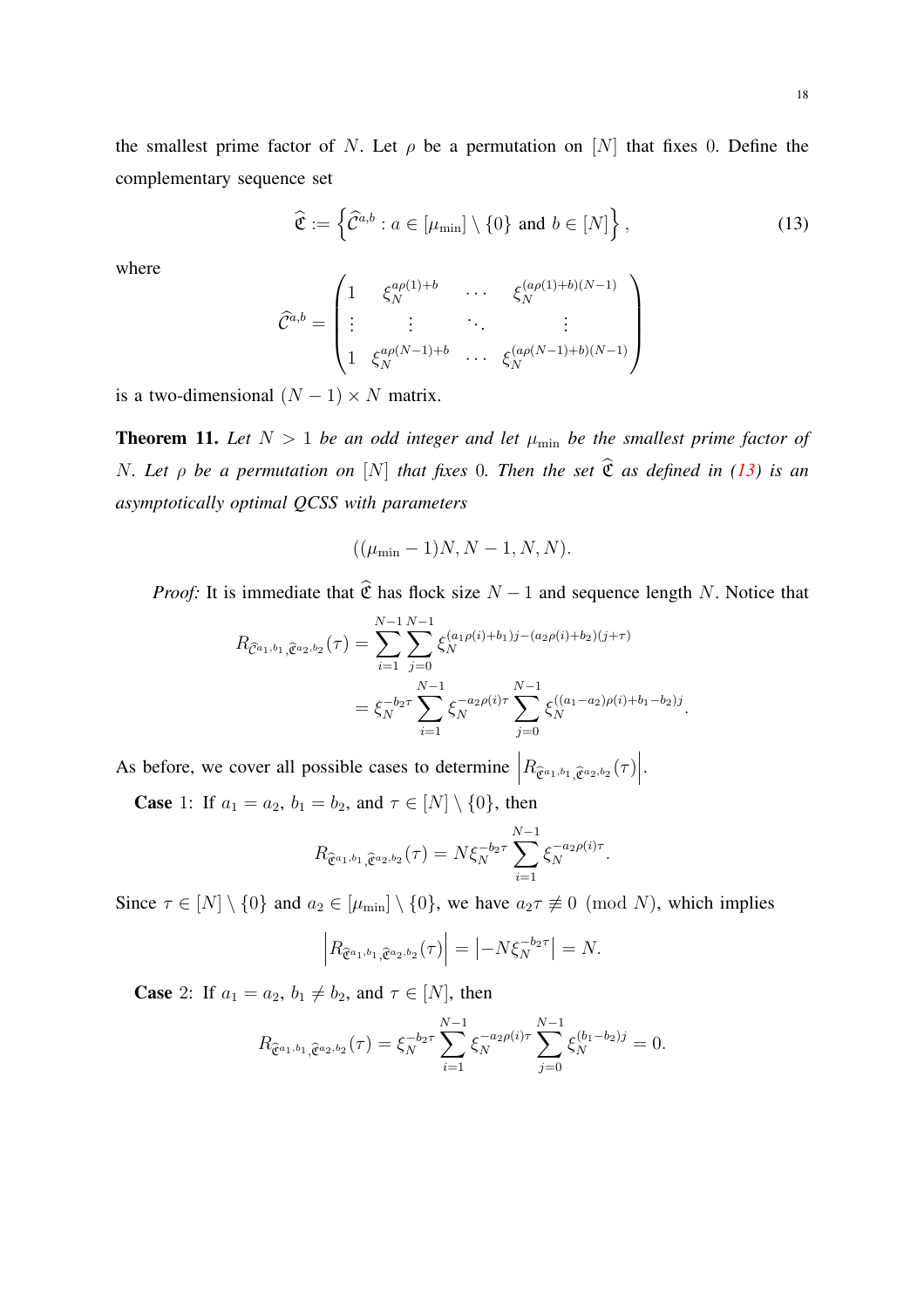**Case** 3: If  $a_1 \neq a_2$ ,  $b_1 = b_2$ , and  $\tau \in [N]$ , then it follows from the fact that  $(a_1 - a_2)\rho(i) \neq$ 0 (mod N) for each  $i \in [N] \setminus \{0\}$  that

$$
R_{\hat{\mathfrak{C}}^{a_1,b_1},\hat{\mathfrak{C}}^{a_2,b_2}}(\tau) = \xi_N^{-b_2\tau} \sum_{i=1}^{N-1} \xi_N^{-a_2\rho(i)\tau} \sum_{j=0}^{N-1} \xi_N^{((a_1-a_2)\rho(i))j} = 0.
$$

**Case** 4: If  $a_1 \neq a_2$ ,  $b_1 \neq b_2$ , and  $\tau \in [N]$ , then

$$
R_{\hat{\mathfrak{C}}^{a_1,b_1},\hat{\mathfrak{C}}^{a_2,b_2}}(\tau) = \xi_N^{-b_2\tau} \sum_{i=1}^{N-1} \xi_N^{-a_2\rho(i)\tau} \sum_{j=0}^{N-1} \xi_N^{((a_1-a_2)\rho(i)+b_1-b_2)j}.
$$

By Lemma [8,](#page-14-3) the congruence  $(a_1 - a_2)\rho(i) \equiv b_2 - b_1 \pmod{N}$  has a unique solution  $\ell$ , since  $gcd(a_1 - a_2, N) = 1$ . Hence,

$$
\left| R_{\hat{\mathfrak{C}}^{a_1,b_1},\hat{\mathfrak{C}}^{a_2,b_2}}(\tau) \right| = \left| \xi_N^{-b_2 \tau} \xi_N^{-a_2 \rho(\ell) \tau} \sum_{j=0}^{N-1} 1 + \xi_N^{-b_2 \tau} \sum_{i=1, i \neq \ell}^{N-1} \xi_N^{-a_2 \rho(i) \tau} \sum_{j=0}^{N-1} \xi_N^{((a_1 - a_2)\rho(i) + b_1 - b_2)j} \right|
$$
  
= 
$$
\left| N \xi_N^{-b_2 \tau} \xi_N^{-a_2 \rho(\ell) \tau} \right| = N.
$$

Considering all four cases,  $\hat{\mathfrak{C}}$  has  $\vartheta_{\text{max}} = N$ . Using the same argument as in the proof of Theorem [9,](#page-14-1) we can show that  $\hat{\mathfrak{C}}$  has family size  $M = (\mu_{\min}-1)N$  and asymptotically attains the bound in  $(3)$ .  $\blacksquare$ 

Remark 12. *The construction of QCSSs in Theorem [11](#page-17-0) is derived from that of Theorem [9](#page-14-1) by deleting the first row in each complementary sequence and setting* ρ *to be any permutation that fixes* 0*. An asymptotically optimal*  $((\mu_{\min} - 1)N, N - 1, N, N)$ *-QCSS can in fact be* produced by deleting the i<sup>th</sup> row in each element of the QCSS constructed in Theorem *[9,](#page-14-1)* where  $1 \leq i \leq N$ . The permutation  $\rho$  can be any permutation. The computation of *the parameters of the resulting QCSS is analogous to the one carried out in the proof of Theorem [11.](#page-17-0)*

The next example shows how a periodic QCSS can be explicitly built based on Theorem [11.](#page-17-0)

**Example 13.** Let  $N = 9$ ,  $\rho(x) = x$ , and  $\xi_9 := e^{2\pi\sqrt{-1}/9}$ . The  $\hat{\mathfrak{C}}$  defined by Theorem [11](#page-17-0) is a *periodic* (18, 8, 9, 9)*-QCSS consisting of the following complementary sequences, with every*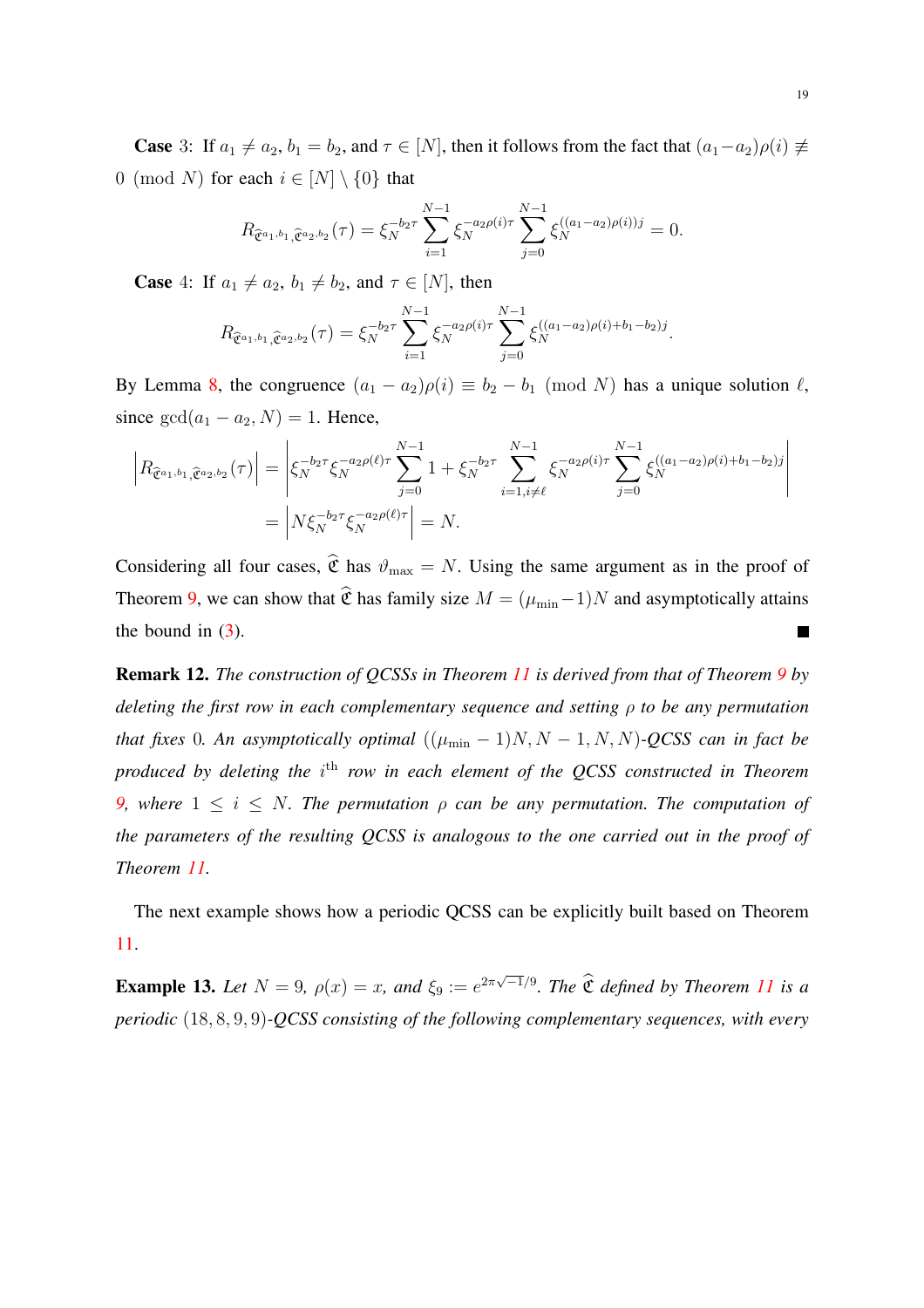20

 $\Box$ 

ξ9*.*

C <sup>0</sup> = 0 1 2 3 4 5 6 7 8 0 2 4 6 8 1 3 5 7 0 3 6 0 3 6 0 3 6 0 4 8 3 7 2 6 1 5 0 5 1 6 2 7 3 8 4 0 6 3 0 6 3 0 6 3 0 7 5 3 1 8 6 4 2 0 8 7 6 5 4 3 2 1 , <sup>C</sup> <sup>1</sup> = 0 2 4 6 8 1 3 5 7 0 4 8 3 7 2 6 1 5 0 6 3 0 6 3 0 6 3 0 8 7 6 5 4 3 2 1 0 1 2 3 4 5 6 7 8 0 3 6 0 3 6 0 3 6 0 5 1 6 2 7 3 8 4 0 7 5 3 1 8 6 4 2 , <sup>C</sup> <sup>2</sup> = 0 2 4 6 8 1 3 5 7 0 3 6 0 3 6 0 3 6 0 4 8 3 7 2 6 1 5 0 5 1 6 2 7 3 8 4 0 6 3 0 6 3 0 6 3 0 7 5 3 1 8 6 4 2 0 8 7 6 5 4 3 2 1 0 0 0 0 0 0 0 0 0 , C <sup>3</sup> = 0 3 6 0 3 6 0 3 6 0 5 1 6 2 7 3 8 4 0 7 5 3 1 8 6 4 2 0 0 0 0 0 0 0 0 0 0 2 4 6 8 1 3 5 7 0 4 8 3 7 2 6 1 5 0 6 3 0 6 3 0 6 3 0 8 7 6 5 4 3 2 1 , <sup>C</sup> <sup>4</sup> = 0 3 6 0 3 6 0 3 6 0 4 8 3 7 2 6 1 5 0 5 1 6 2 7 3 8 4 0 6 3 0 6 3 0 6 3 0 7 5 3 1 8 6 4 2 0 8 7 6 5 4 3 2 1 0 0 0 0 0 0 0 0 0 0 1 2 3 4 5 6 7 8 , <sup>C</sup> <sup>5</sup> = 0 4 8 3 7 2 6 1 5 0 6 3 0 6 3 0 6 3 0 8 7 6 5 4 3 2 1 0 1 2 3 4 5 6 7 8 0 3 6 0 3 6 0 3 6 0 5 1 6 2 7 3 8 4 0 7 5 3 1 8 6 4 2 0 0 0 0 0 0 0 0 0 , C <sup>6</sup> = 0 4 8 3 7 2 6 1 5 0 5 1 6 2 7 3 8 4 0 6 3 0 6 3 0 6 3 0 7 5 3 1 8 6 4 2 0 8 7 6 5 4 3 2 1 0 0 0 0 0 0 0 0 0 0 1 2 3 4 5 6 7 8 0 2 4 6 8 1 3 5 7 , <sup>C</sup> <sup>7</sup> = 0 5 1 6 2 7 3 8 4 0 7 5 3 1 8 6 4 2 0 0 0 0 0 0 0 0 0 0 2 4 6 8 1 3 5 7 0 4 8 3 7 2 6 1 5 0 6 3 0 6 3 0 6 3 0 8 7 6 5 4 3 2 1 0 1 2 3 4 5 6 7 8 , <sup>C</sup> <sup>8</sup> = 0 5 1 6 2 7 3 8 4 0 6 3 0 6 3 0 6 3 0 7 5 3 1 8 6 4 2 0 8 7 6 5 4 3 2 1 0 0 0 0 0 0 0 0 0 0 1 2 3 4 5 6 7 8 0 2 4 6 8 1 3 5 7 0 3 6 0 3 6 0 3 6 , C <sup>9</sup> = 0 6 3 0 6 3 0 6 3 0 8 7 6 5 4 3 2 1 0 1 2 3 4 5 6 7 8 0 3 6 0 3 6 0 3 6 0 5 1 6 2 7 3 8 4 0 7 5 3 1 8 6 4 2 0 0 0 0 0 0 0 0 0 0 2 4 6 8 1 3 5 7 , <sup>C</sup> <sup>10</sup> = 0 6 3 0 6 3 0 6 3 0 7 5 3 1 8 6 4 2 0 8 7 6 5 4 3 2 1 0 0 0 0 0 0 0 0 0 0 1 2 3 4 5 6 7 8 0 2 4 6 8 1 3 5 7 0 3 6 0 3 6 0 3 6 0 4 8 3 7 2 6 1 5 , <sup>C</sup> <sup>11</sup> = 0 7 5 3 1 8 6 4 2 0 0 0 0 0 0 0 0 0 0 2 4 6 8 1 3 5 7 0 4 8 3 7 2 6 1 5 0 6 3 0 6 3 0 6 3 0 8 7 6 5 4 3 2 1 0 1 2 3 4 5 6 7 8 0 3 6 0 3 6 0 3 6 , C <sup>12</sup> = 0 7 5 3 1 8 6 4 2 0 8 7 6 5 4 3 2 1 0 0 0 0 0 0 0 0 0 0 1 2 3 4 5 6 7 8 0 2 4 6 8 1 3 5 7 0 3 6 0 3 6 0 3 6 0 4 8 3 7 2 6 1 5 0 5 1 6 2 7 3 8 4 , <sup>C</sup> <sup>13</sup> = 0 8 7 6 5 4 3 2 1 0 1 2 3 4 5 6 7 8 0 3 6 0 3 6 0 3 6 0 5 1 6 2 7 3 8 4 0 7 5 3 1 8 6 4 2 0 0 0 0 0 0 0 0 0 0 2 4 6 8 1 3 5 7 0 4 8 3 7 2 6 1 5 , <sup>C</sup> <sup>14</sup> = 0 8 7 6 5 4 3 2 1 0 0 0 0 0 0 0 0 0 0 1 2 3 4 5 6 7 8 0 2 4 6 8 1 3 5 7 0 3 6 0 3 6 0 3 6 0 4 8 3 7 2 6 1 5 0 5 1 6 2 7 3 8 4 0 6 3 0 6 3 0 6 3 , C <sup>15</sup> = 0 0 0 0 0 0 0 0 0 0 2 4 6 8 1 3 5 7 0 4 8 3 7 2 6 1 5 0 6 3 0 6 3 0 6 3 0 8 7 6 5 4 3 2 1 0 1 2 3 4 5 6 7 8 0 3 6 0 3 6 0 3 6 0 5 1 6 2 7 3 8 4 , <sup>C</sup> <sup>16</sup> = 0 0 0 0 0 0 0 0 0 0 1 2 3 4 5 6 7 8 0 2 4 6 8 1 3 5 7 0 3 6 0 3 6 0 3 6 0 4 8 3 7 2 6 1 5 0 5 1 6 2 7 3 8 4 0 6 3 0 6 3 0 6 3 0 7 5 3 1 8 6 4 2 , <sup>C</sup> <sup>17</sup> = 0 1 2 3 4 5 6 7 8 0 3 6 0 3 6 0 3 6 0 5 1 6 2 7 3 8 4 0 7 5 3 1 8 6 4 2 0 0 0 0 0 0 0 0 0 0 2 4 6 8 1 3 5 7 0 4 8 3 7 2 6 1 5 0 6 3 0 6 3 0 6 3 .

## V. CONCLUDING REMARKS

<span id="page-19-0"></span>As the number of connected devices continues to grow, often at an exponential rate, the search for better performing schemes follows suit. Our work in this paper takes inspiration from practical needs to design efficient and reliable sets of sequences that possess excellent properties. A great set for the purpose must not only have a large size for given flock size and length but also the maximum possible amount of multipath and multiuser interference.

We have used the interleaving approach to come up with a general construction of quasicomplementary sequence sets. The constructed sequences are asymptotically optimal. The general construction allows for seven infinite families of such sequences to be built explicitly.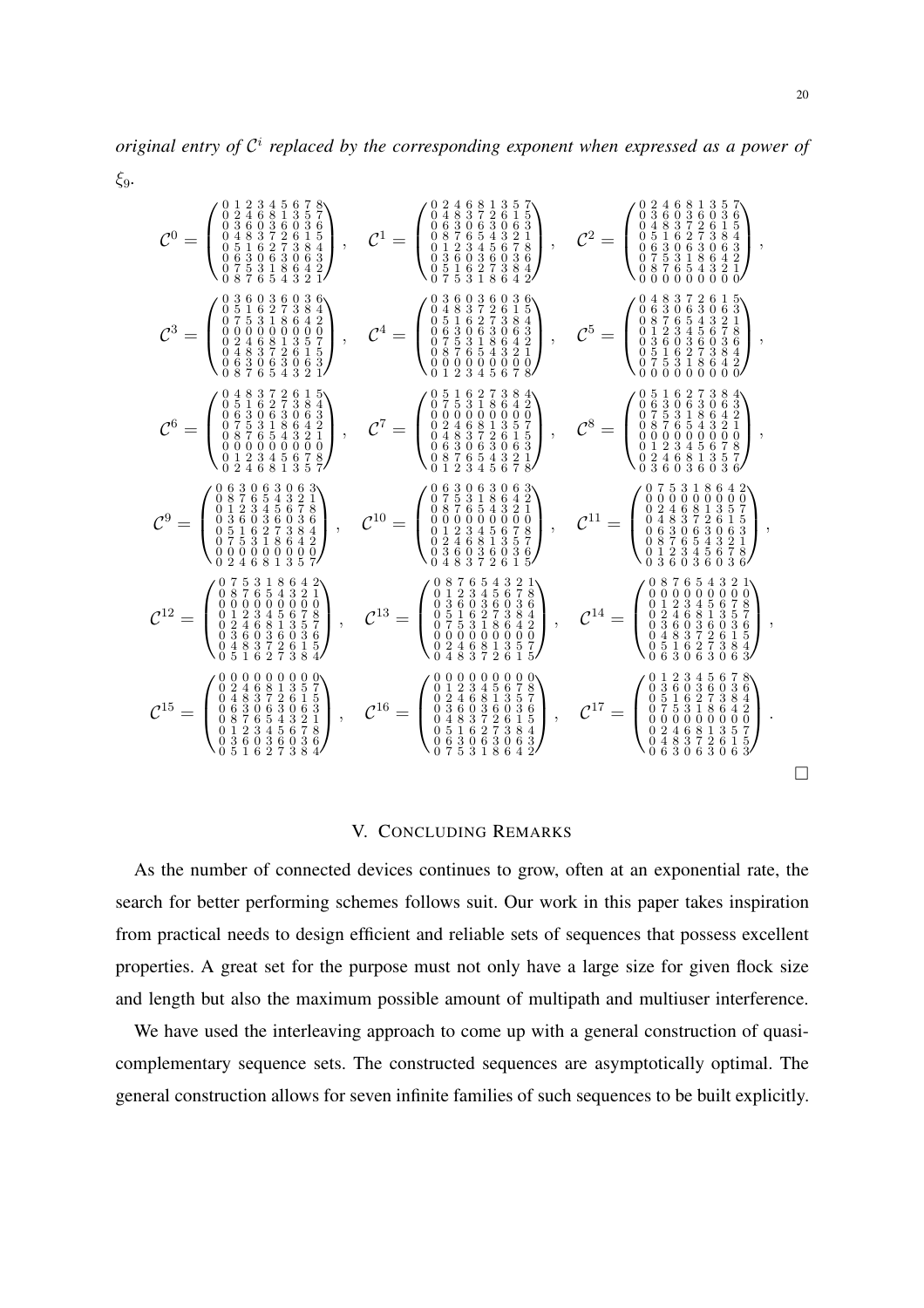The insights gained then lead us to two further constructions. The resulting two families of sequence sets are asymptotically optimal. More attractive are their flexible parameters and smaller alphabet sizes. These favourable attributes give system designers refined tools when faced with specific deployment requirements and constraints.

The main mathematical tools come from the theory of groups in the form of additive and multiplicative characters of finite fields. Their elegance and simplicity make the proposed constructions easy to understand and straightforward to implement.

#### **REFERENCES**

- <span id="page-20-4"></span>[1] W. O. Alltop, "Complex sequences with low periodic correlations," IEEE Trans. Inform. Theory, vol. IT-26, no. 3, pp. 350–354, May 1980.
- <span id="page-20-3"></span>[2] W. Bosma, J. Cannon and C. Playoust, "The Magma algebra system I: The user language," *J. Symb. Comput.*, vol. 24, no. 3-4, 235–265, 1997.
- <span id="page-20-5"></span>[3] S. Boztas, R. Hammons, and P. V. Kumar, "4-phase sequences with near-optimum correlation properties," IEEE Trans. Inform. Theory, vol. 38, pp. 1101–1113, May 1992.
- <span id="page-20-0"></span>[4] H. H. Chen, J. F. Yeh, and N. Suehiro, "A multicarrier CDMA architecture based on orthogonal complementary codes for new generations of wideband wireless communications," IEEE Commun. Mag., vol. 39, no. 10, pp. 126–135, Oct 2001.
- [5] H. H. Chen, *The Next Generation CDMA Technologies*, 1<sup>st</sup> ed., Wiley, New York, 2007.
- <span id="page-20-1"></span>[6] H. H. Chen, S. W. Chu, and M. Guizani, "On next generation CDMA technologies: The real approach for perfect orthogonal code generation," IEEE Trans. Veh. Technol., vol. 57, no. 5, pp. 2822–2833, Sep 2008.
- <span id="page-20-6"></span>[7] J.H. Chung and K. Yang, "A new class of balanced near-perfect nonlinear mappings and its application to sequence design," IEEE Trans. Inform. Theory, vol. 59, no. 2, pp. 1090–1097, Feb 2013.
- <span id="page-20-2"></span>[8] J.H. Chung, Y. K. Han and K. Yang, "New classes of optimal frequency-hopping sequences by interleaving techniques," IEEE Trans. Inform. Theory, vol. 55, no. 2, pp. 5783–5791, 2009.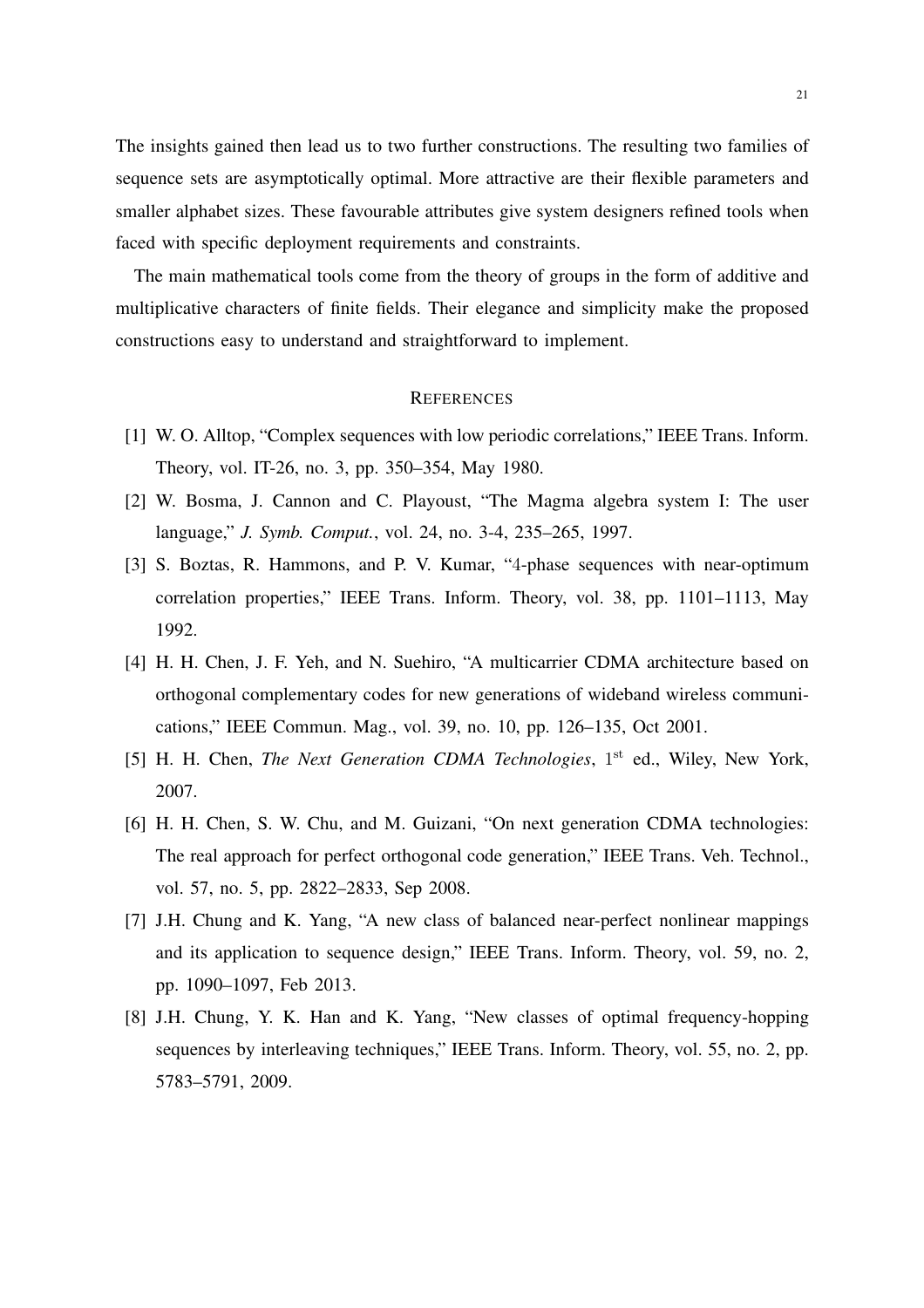- <span id="page-21-0"></span>[9] P. Fan, W. Yuan, and Y. Tu, "Z-complementary binary sequences," IEEE Signal Process. Lett., vol. 14, no. 8, pp. 401–404, Aug 2007.
- <span id="page-21-7"></span>[10] R. L. Frank, S. A. Zadoff, and R. Heimiller, "Phase shift pulse codes with good periodic correlation properties," IRE Trans. Inform. Theory, vol. IT-8, no. 5, pp. 381–82, Oct 1962.
- <span id="page-21-5"></span>[11] G. Gong, "Theory and applications of q-ary interleaved sequences," IEEE Trans. Inform. Theory, vol. 41, pp. 400–411, Mar 1995.
- <span id="page-21-9"></span>[12] J. Jang, Y. K. Kim, J.S. No, and T. Helleseth, "New family of  $p$ -ary sequences with optimal correlation property and large linear span," IEEE Trans. Inform. Theory, vol. 50, no. 8, pp. 1839–1844, Aug 2004.
- <span id="page-21-6"></span>[13] H. Hu and G. Gong, "New sets of zero or low correlation zone sequences via interleaving techniques," IEEE Trans. Inform. Theory, vol. 56, no. 4, pp. 1702–1713, 2010.
- <span id="page-21-8"></span>[14] T. Kasami, "Weight distribution formula for some class of cyclic codes," Coordinated Sci. Lab., Univ. Illinois, Urbana, IL, Tech. Rep., R-285 (AD632574), 1966.
- <span id="page-21-10"></span>[15] P. V. Kumar and O. Moreno, "Prime-phase sequences with periodic correlation properties better than binary sequences," IEEE Trans. Inform. Theory, vol. 37, no. 3, pp. 603–616, May 1991.
- <span id="page-21-11"></span>[16] S. Liu and J. J. Komo, "Nonbinary Kasami sequences over  $GF(p)$ ". IEEE Trans. Inform. Theory, vol. 38, no. 4, pp. 1409–1412, Jul 1992.
- <span id="page-21-1"></span>[17] Y. Li, T. Yan, and C. Lv, "Construction of a near-optimal quasi-complementary sequence set from almost difference set," Cryptogr. Commun., vol. 11, pp. 815–824, 2019.
- <span id="page-21-2"></span>[18] Y. Li, T. Liu, and C. Xu, "Constructions of asymptotically optimal quasicomplementary sequence sets," IEEE Commun. Lett., vol. 22, no. 8, pp. 1516–1519, Aug 2018.
- <span id="page-21-3"></span>[19] Y. Li, L. Tian, T. Liu, and C. Xu, "Two constructions of asymptotically optimal quasicomplementary sequence sets" IEEE Trans. Commun., vol. 67, no. 3, pp. 1910–1924, Mar 2019.
- <span id="page-21-4"></span>[20] Y. Li, L. Tian, T. Liu, and C. Xu, "Constructions of quasi-complementary sequence sets associated with characters," IEEE Trans. Inf. Theory, vol. 65, no. 7, pp. 4597–4608,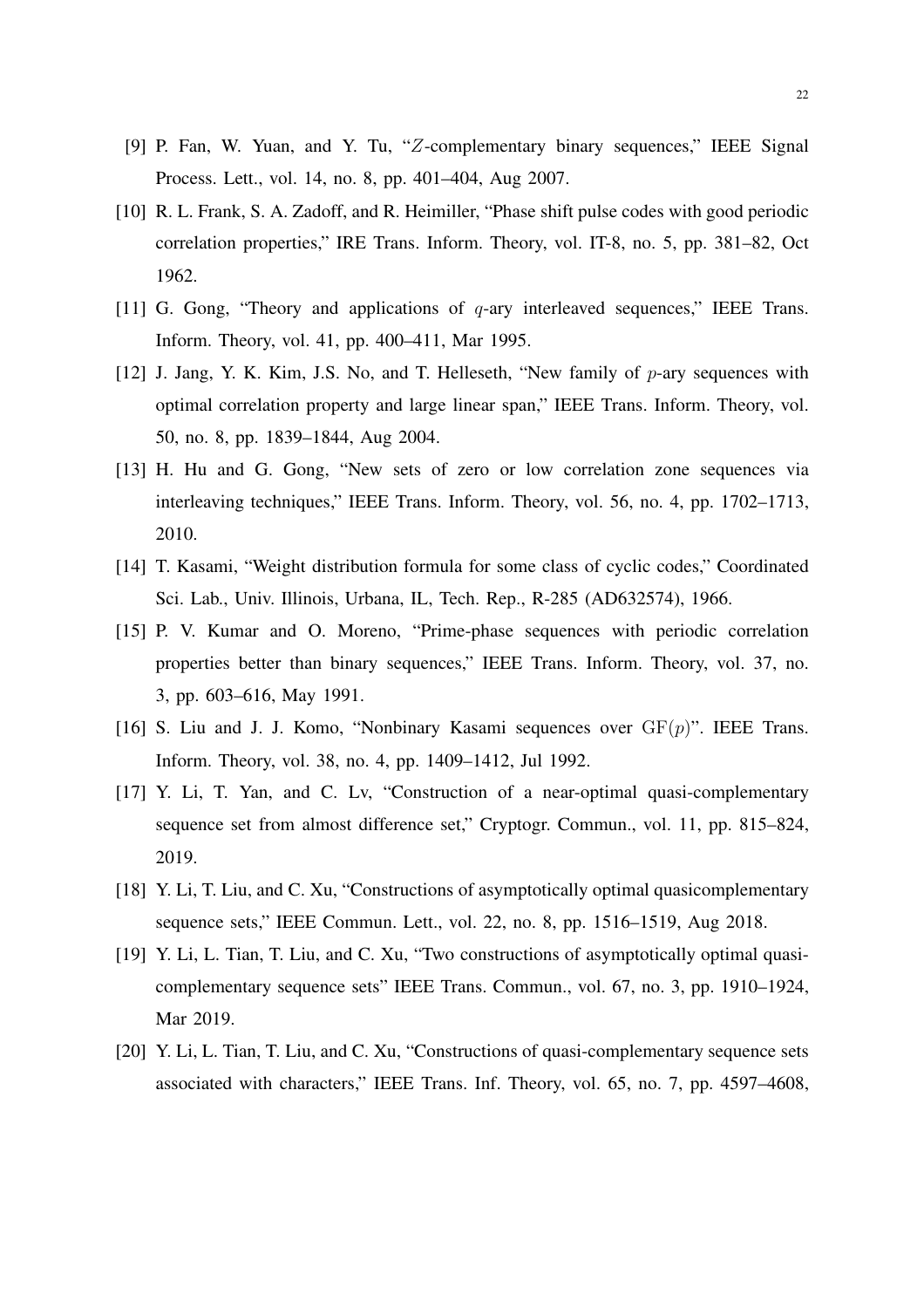Jul 2019.

- <span id="page-22-2"></span>[21] Z. Liu, U. Parampalli, Y. L. Guan, and S. Boztas, "Constructions of optimal and nearoptimal quasi-complementary sequence sets from Singer difference sets", IEEE Wire. Commun. Lett., vol. 2, no. 5, pp. 487–490, Oct 2013.
- <span id="page-22-3"></span>[22] Z. Liu, Y. L. Guan, and W. H. Mow, "A tighter correlation lower bound for quasicomplementary sequence sets," IEEE Trans. Inf. Theory, vol. 60, no. 1, pp. 388–396, Jan 2014.
- <span id="page-22-4"></span>[23] Z. Liu, Y. L. Guan, and, W. H. Mow, "Asymptotically locally optimal weight vector design for a tighter correlation lower bound of quasicomplementary sequence sets," IEEE Trans. Inf. Theory, vol. 65, no. 12, pp. 3107–3119, Jun 2017.
- <span id="page-22-0"></span>[24] Z. Liu, Y. L. Guan, B. C. Ng, and H. H. Chen, "Correlation and set size bounds of complementary sequences with low correlation zones," IEEE Trans. Commun., vol. 59, no. 12, pp. 3285–3289, Dec 2011.
- <span id="page-22-5"></span>[25] Z. Liu, Y. L. Guan, and H. H. Chen, "Fractional-delay-resilient receiver design for interference-free MC-CDMA communications based on complete complementary codes," IEEE Trans. Wireless Commun., vol. 14, no. 3, pp. 1226–1236, Mar 2015.
- [26] Z. Liu, Y. L. Guan and U. Parampalli, "New complete complementary codes for the peak-to-mean power control in MC-CDMA," IEEE Trans. Commun., vol. 62, no. 3, pp. 1105–1113, Mar 2014.
- <span id="page-22-1"></span>[27] J. Li, A. Huang, M. Guizani, and H. H. Chen, "Inter-group complementary codes for interference-resistant CDMA wireless communications," IEEE Trans. Wireless Commun., vol. 7, no. 1, pp. 166–174, Jan 2008.
- <span id="page-22-7"></span>[28] R. Lidl and H. Niederreiter, *Finite Fields*. Cambridge Univ. Press, 1997.
- <span id="page-22-6"></span>[29] G. Luo, X. Cao, M. Shi and T. Helleseth, "Three new constructions of asymptotically optimal periodic quasi-complementary sequence sets with small alphabet sizes," IEEE Trans. Inf. Theory, vol. 67, no. 8, pp. 5168–5177, Aug 2021.
- <span id="page-22-8"></span>[30] T. Moriuchi and K. Imamura, "Balanced nonbinary sequences with good periodic correlation properties obtained from modified Kumar-Moreno sequences," IEEE Trans. Inform. Theory, vol. 41, no. 2, pp. 572–576, Mar 1995.
- <span id="page-22-9"></span>[31] U. Parampalli and M. U. Siddiqi, "Optimal and suboptimal quadriphase sequences